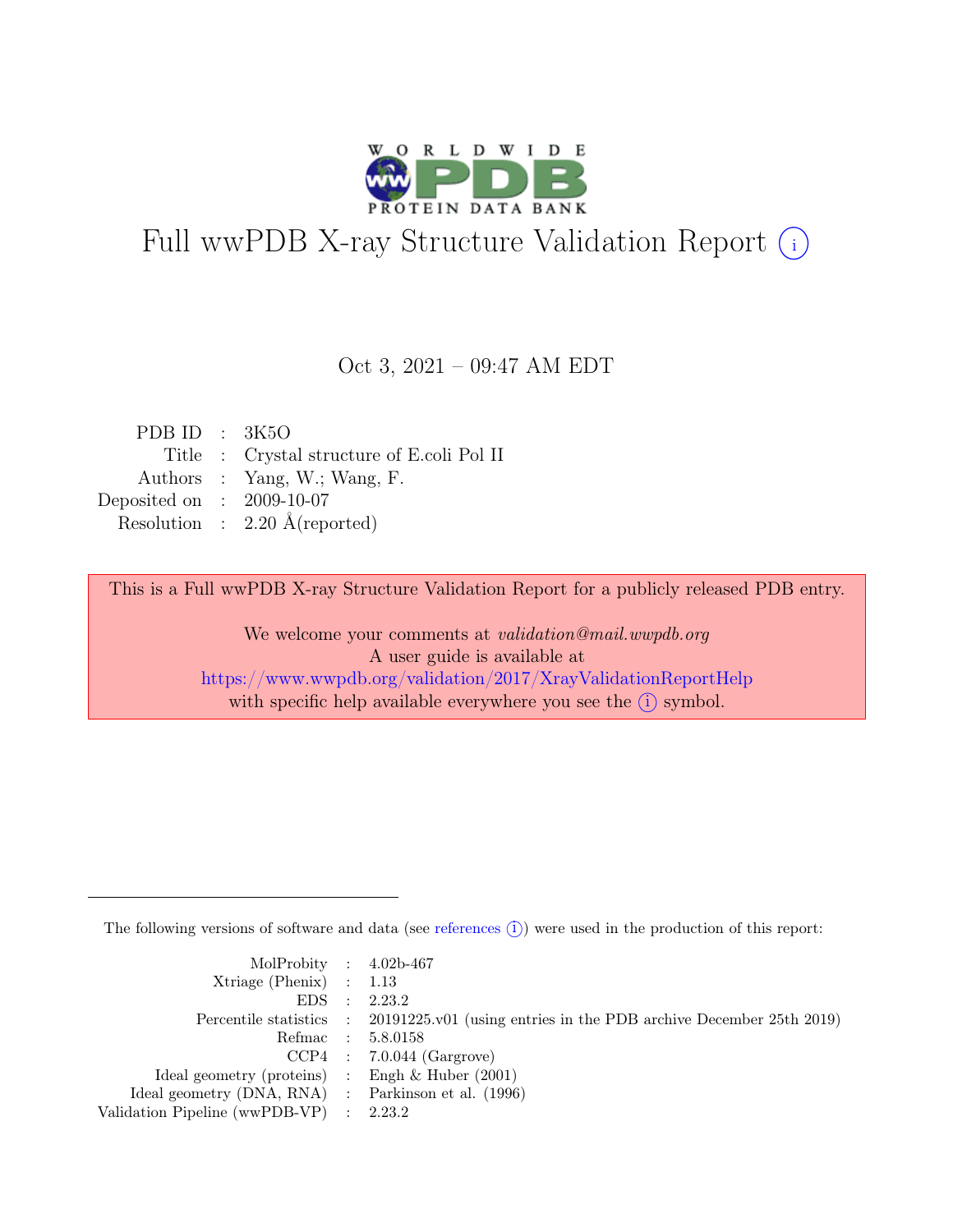# 1 Overall quality at a glance  $(i)$

The following experimental techniques were used to determine the structure: X-RAY DIFFRACTION

The reported resolution of this entry is 2.20 Å.

Percentile scores (ranging between 0-100) for global validation metrics of the entry are shown in the following graphic. The table shows the number of entries on which the scores are based.



| Metric                | Whole archive<br>$(\#\text{Entries})$ | Similar resolution<br>$(\# \text{Entries}, \text{ resolution } \text{range}(\AA))$ |  |  |
|-----------------------|---------------------------------------|------------------------------------------------------------------------------------|--|--|
| $R_{free}$            | 130704                                | 4898 (2.20-2.20)                                                                   |  |  |
| Clashscore            | 141614                                | 5594 (2.20-2.20)                                                                   |  |  |
| Ramachandran outliers | 138981                                | $5503(2.20-2.20)$                                                                  |  |  |
| Sidechain outliers    | 138945                                | 5504 (2.20-2.20)                                                                   |  |  |
| RSRZ outliers         | 127900                                | 4800 (2.20-2.20)                                                                   |  |  |

The table below summarises the geometric issues observed across the polymeric chains and their fit to the electron density. The red, orange, yellow and green segments of the lower bar indicate the fraction of residues that contain outliers for  $\geq$ =3, 2, 1 and 0 types of geometric quality criteria respectively. A grey segment represents the fraction of residues that are not modelled. The numeric value for each fraction is indicated below the corresponding segment, with a dot representing fractions <=5% The upper red bar (where present) indicates the fraction of residues that have poor fit to the electron density. The numeric value is given above the bar.

| Mol | ${\rm Chain}$ | $\mathop{\mathsf{Length}}$ | Quality of chain |     |    |
|-----|---------------|----------------------------|------------------|-----|----|
|     |               | 786                        | 5%<br>77%        | 19% |    |
|     |               | 786                        | 5%<br>71%        | 21% | 5% |

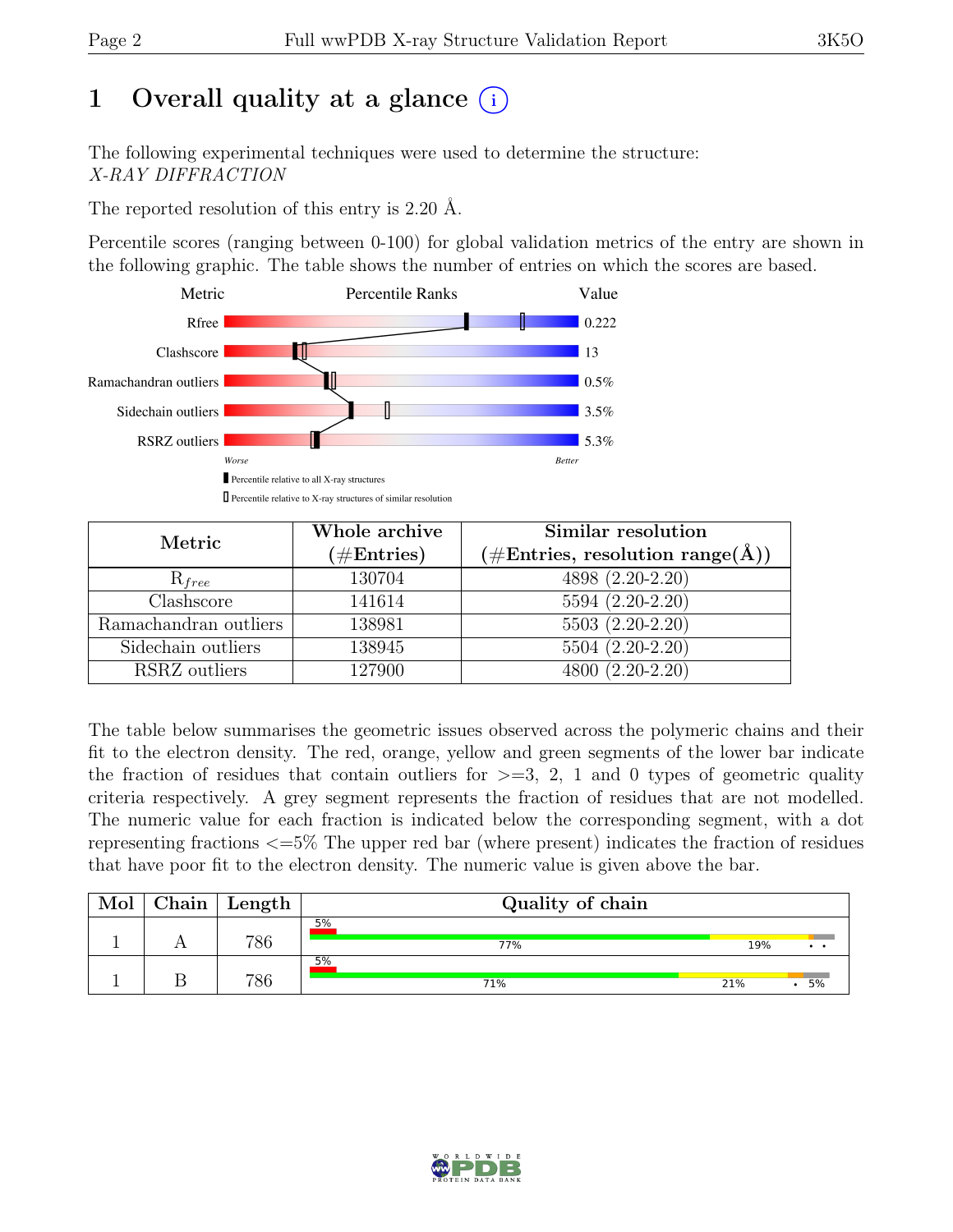# 2 Entry composition  $(i)$

There are 2 unique types of molecules in this entry. The entry contains 12674 atoms, of which 0 are hydrogens and 0 are deuteriums.

In the tables below, the ZeroOcc column contains the number of atoms modelled with zero occupancy, the AltConf column contains the number of residues with at least one atom in alternate conformation and the Trace column contains the number of residues modelled with at most 2 atoms.

• Molecule 1 is a protein called DNA polymerase II.

| Mol | ${\rm Chain \mid}$ | Residues | <b>Atoms</b>    |      |                |      | $ZeroOcc \   \$ AltConf $\  $ Trace |  |  |
|-----|--------------------|----------|-----------------|------|----------------|------|-------------------------------------|--|--|
|     |                    | 758      | Total<br>6137   |      | 3918 1087 1109 |      | -23                                 |  |  |
|     |                    | 744      | Total C<br>6015 | 3847 | 1056           | 1089 | 23                                  |  |  |

There are 8 discrepancies between the modelled and reference sequences:

| Chain | Residue | Modelled   | Actual | Comment             | Reference         |
|-------|---------|------------|--------|---------------------|-------------------|
| A     | $-2$    | <b>GLY</b> |        | expression tag      | <b>UNP P21189</b> |
| А     |         | <b>PRO</b> |        | expression tag      | <b>UNP P21189</b> |
|       |         | <b>HIS</b> |        | expression tag      | <b>UNP P21189</b> |
| А     | 335     | <b>ASN</b> | ASP    | engineered mutation | <b>UNP P21189</b> |
| В     | $-2$    | <b>GLY</b> |        | expression tag      | <b>UNP P21189</b> |
| В     | $-1$    | <b>PRO</b> |        | expression tag      | <b>UNP P21189</b> |
| B     |         | <b>HIS</b> |        | expression tag      | <b>UNP P21189</b> |
| B     | 335     | <b>ASN</b> | ASP    | engineered mutation | <b>UNP P21189</b> |

• Molecule 2 is water.

|  | Mol   Chain   Residues | Atoms                  | $ZeroOcc$   AltConf |
|--|------------------------|------------------------|---------------------|
|  | 250                    | Total O<br>250<br>-250 |                     |
|  | 272                    | Total<br>272 272       |                     |

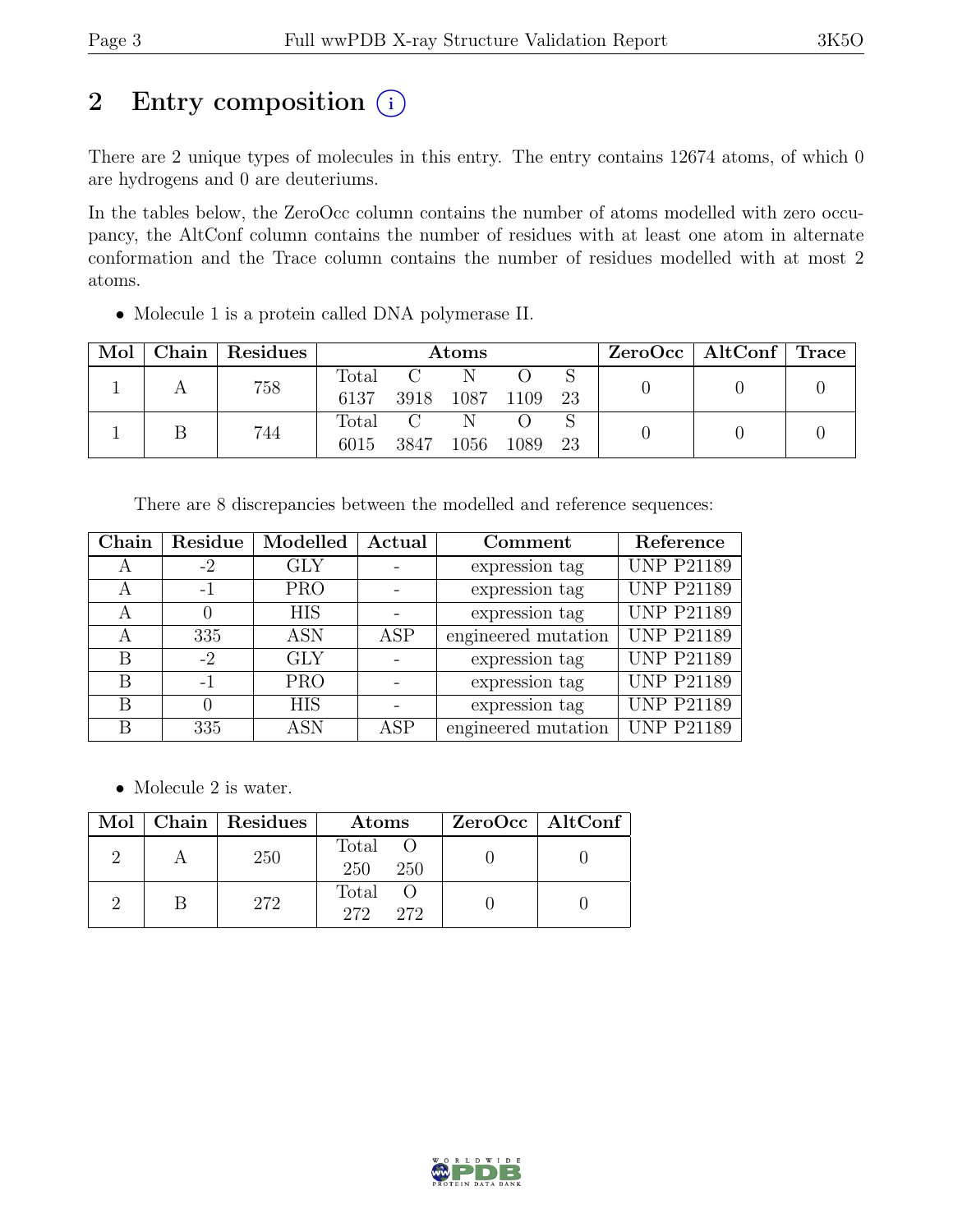# 3 Residue-property plots  $(i)$

These plots are drawn for all protein, RNA, DNA and oligosaccharide chains in the entry. The first graphic for a chain summarises the proportions of the various outlier classes displayed in the second graphic. The second graphic shows the sequence view annotated by issues in geometry and electron density. Residues are color-coded according to the number of geometric quality criteria for which they contain at least one outlier:  $green = 0$ , yellow  $= 1$ , orange  $= 2$  and red  $= 3$  or more. A red dot above a residue indicates a poor fit to the electron density (RSRZ > 2). Stretches of 2 or more consecutive residues without any outlier are shown as a green connector. Residues present in the sample, but not in the model, are shown in grey.



• Molecule 1: DNA polymerase II

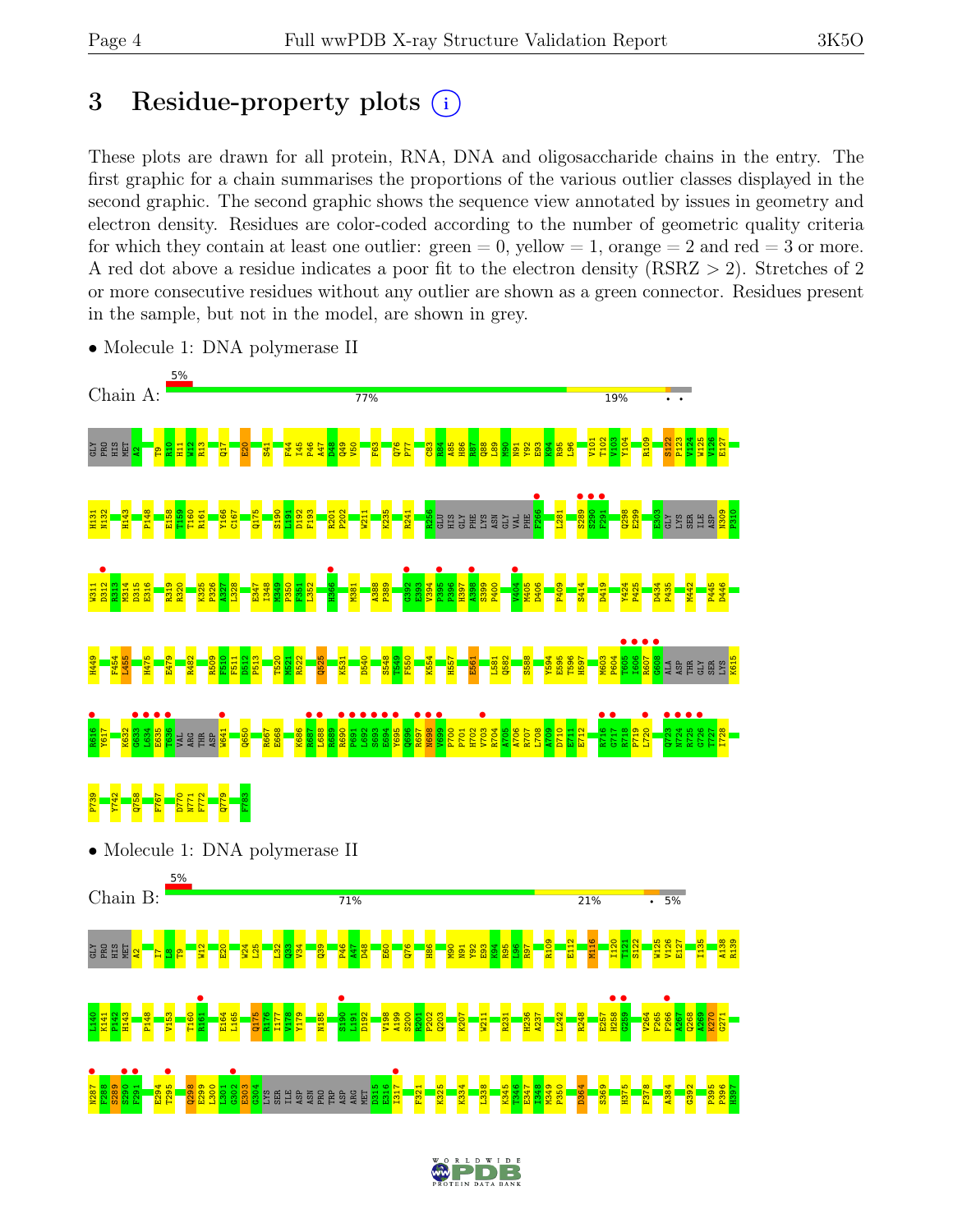# A398 • S399 • P400 G401 G402 Y403 • V404 S407 R408 P409 G410 D419 E440 G441 M442 P445 E462 K463 L466 P467 R477 Q490 K493 R522 G523 H524 Q525 K531 E535 Y543 G544 S548 T549 F550 V551 W552 L553 K554 E559 L581 S588 E595 <mark>ងឌូ និនី ខិនី ខិនី ខិនី</mark> ទី ទី ១ មិនី មិនី មិនី ខិនី ខិនី <mark>ខិនី ខ្លួន ខ្លួន ខ្លួន</mark> ខ្ញុំ មិនី មិនី មិនី ខ្ញុំ ទី<br><mark>ខិន្តី មិនី ខ្ញុំ ខ្ញុំ ខ្ញុំ ខ្ញុំ ខ្ញុំ</mark> ទី ទី មិនី មិនី ខ្ញុំ ខ្ញុំ ខ<mark>្ញុំ ខ្ញុំ ខ្ញុំ ខ្ញុំ ខ្ញុំ ខ្ញុំ</mark> L688 • R689 • R690 P691 • L692 • S693 E694 • Y695 • Q696 • R697 N698 • V699 • P700 P701 H702 V703 • R704 A705 • A706 • R707 L708 A709 • D710 E711 E712 ASN GLN LYS ARG GLY R718 P719 • LEU GLN Y722 • Q723 ASN ARG GLY T727 • I728 K729 Y730 T734 N735 G736 P737 E738 P739 L740 • D741 • Y742 • S745 P746 L747 L753 Q756 L757 Q758 P759 E762 I768 E769 F772 L775 M776 T777 F783

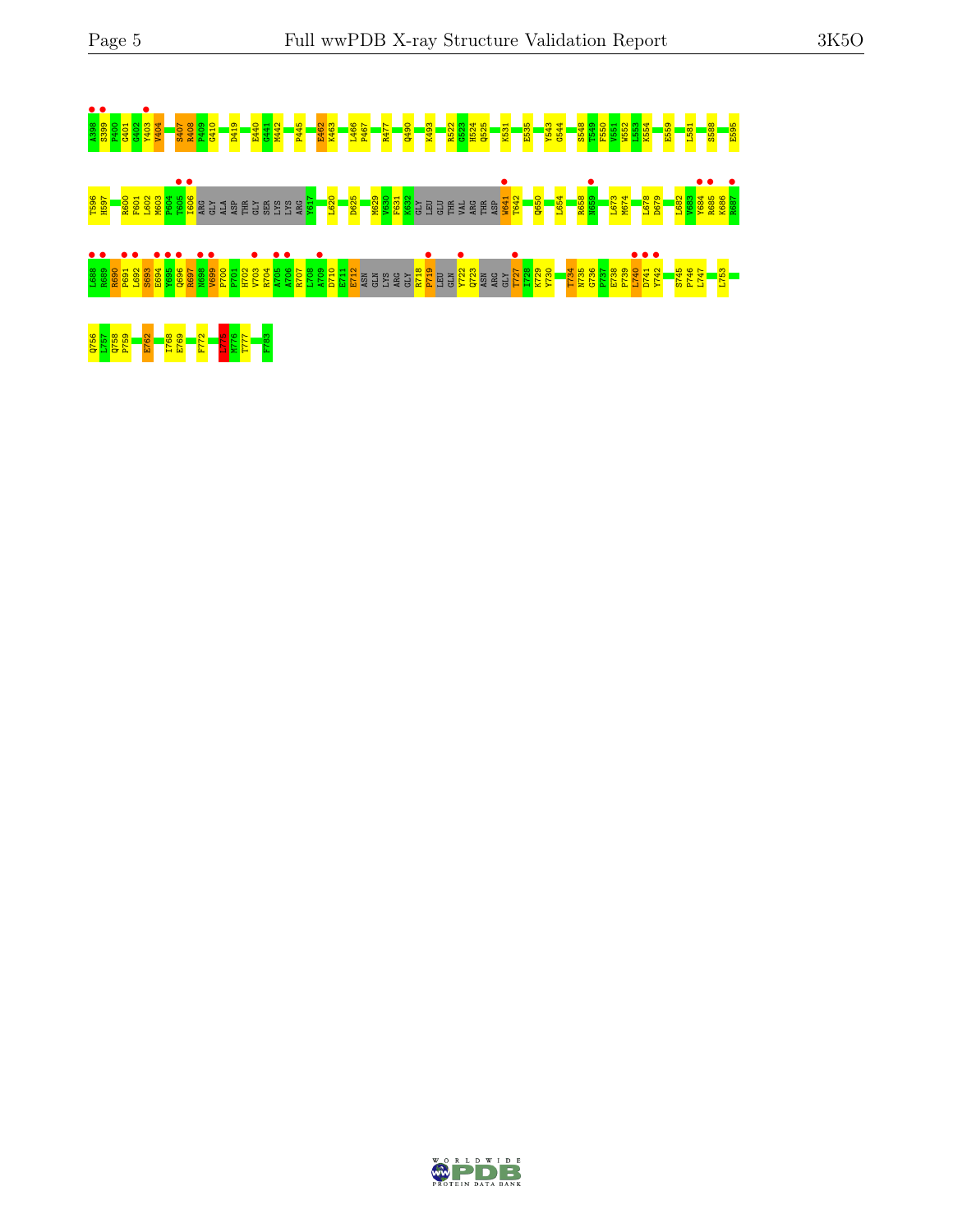# 4 Data and refinement statistics  $(i)$

| Property                                                             | Value                                              | <b>Source</b> |
|----------------------------------------------------------------------|----------------------------------------------------|---------------|
| Space group                                                          | P 21 21 21                                         | Depositor     |
| Cell constants                                                       | $116.82\text{\AA}$<br>92.85Å<br>$163.46\text{\AA}$ | Depositor     |
| a, b, c, $\alpha$ , $\beta$ , $\gamma$                               | $90.00^\circ$<br>$90.00^\circ$<br>$90.00^\circ$    |               |
| Resolution $(A)$                                                     | 50.00<br>2.20<br>$\equiv$                          | Depositor     |
|                                                                      | 47.52<br>$-2.20$                                   | <b>EDS</b>    |
| % Data completeness                                                  | (Not available) $(50.00-2.20)$                     | Depositor     |
| (in resolution range)                                                | $91.1 (47.52 - 2.20)$                              | <b>EDS</b>    |
| $R_{merge}$                                                          | 0.06                                               | Depositor     |
| $\mathrm{R}_{sym}$                                                   | (Not available)                                    | Depositor     |
| $\langle I/\sigma(I) \rangle$ <sup>1</sup>                           | $2.78$ (at 2.20Å)                                  | Xtriage       |
| Refinement program                                                   | <b>CNS 1.1</b>                                     | Depositor     |
|                                                                      | 0.218<br>0.223<br>$\overline{a}$                   | Depositor     |
| $R, R_{free}$                                                        | $0.218$ ,<br>0.222                                 | DCC           |
| $R_{free}$ test set                                                  | 2225 reflections $(2.47\%)$                        | wwPDB-VP      |
| Wilson B-factor $(A^2)$                                              | 31.2                                               | Xtriage       |
| Anisotropy                                                           | 0.163                                              | Xtriage       |
| Bulk solvent $k_{sol}(e/\mathring{A}^3)$ , $B_{sol}(\mathring{A}^2)$ | $0.35$ , 43.8                                      | <b>EDS</b>    |
| L-test for twinning <sup>2</sup>                                     | $< L >$ = 0.49, $< L^2 >$ = 0.32                   | Xtriage       |
| Estimated twinning fraction                                          | No twinning to report.                             | Xtriage       |
| $F_o, F_c$ correlation                                               | 0.95                                               | <b>EDS</b>    |
| Total number of atoms                                                | 12674                                              | wwPDB-VP      |
| Average B, all atoms $(A^2)$                                         | 38.0                                               | wwPDB-VP      |

Xtriage's analysis on translational NCS is as follows: The analyses of the Patterson function reveals a significant off-origin peak that is 73.70 % of the origin peak, indicating pseudo-translational symmetry. The chance of finding a peak of this or larger height randomly in a structure without pseudo-translational symmetry is equal to 1.7531e-06. The detected translational NCS is most likely also responsible for the elevated intensity ratio.

<sup>&</sup>lt;sup>2</sup>Theoretical values of  $\langle |L| \rangle$ ,  $\langle L^2 \rangle$  for acentric reflections are 0.5, 0.333 respectively for untwinned datasets, and 0.375, 0.2 for perfectly twinned datasets.



<span id="page-5-1"></span><span id="page-5-0"></span><sup>1</sup> Intensities estimated from amplitudes.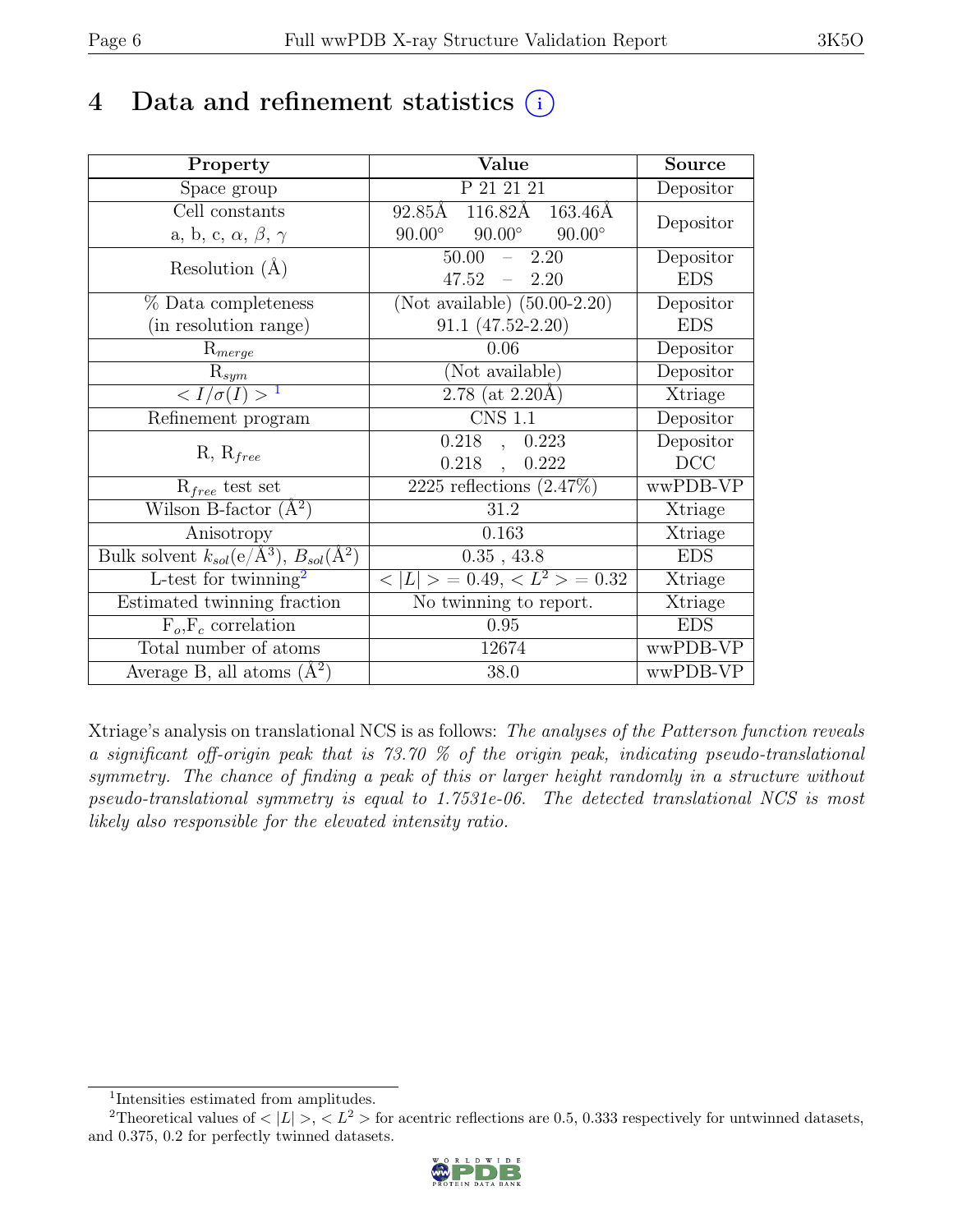# 5 Model quality  $(i)$

## 5.1 Standard geometry  $(i)$

The Z score for a bond length (or angle) is the number of standard deviations the observed value is removed from the expected value. A bond length (or angle) with  $|Z| > 5$  is considered an outlier worth inspection. RMSZ is the root-mean-square of all Z scores of the bond lengths (or angles).

| Mol  | Chain |             | Bond lengths | Bond angles |                              |  |
|------|-------|-------------|--------------|-------------|------------------------------|--|
|      |       | <b>RMSZ</b> | # $ Z  > 5$  | RMSZ        | $\# Z  > 5$                  |  |
|      |       | 0.40        | 0/6299       | 0.69        | 0/8546                       |  |
|      | В     | 0.40        | 0/6175       | 0.71        | $4/8376$ $(0.0\%)$           |  |
| A 11 | All   | 0.40        | 12474        | 0.70        | $4/16922~(0.\overline{0\%})$ |  |

There are no bond length outliers.

All (4) bond angle outliers are listed below:

| Mol | ${\rm Chain}$ | Res | <b>Type</b> | Atoms      | Z       | Observed $(°)$ | Ideal <sup>(o)</sup> |
|-----|---------------|-----|-------------|------------|---------|----------------|----------------------|
|     |               | 734 | THR.        | $N-CA-C$   | $-6.39$ | 93.75          | 111.00               |
|     |               | 775 | LEU         | $CA-CB-CG$ | 5.90    | 128.87         | 115.30               |
|     |               | 408 | ARG         | $N-CA-C$   | $-5.28$ | 96.75          | 111.00               |
|     |               | 736 | <b>GLY</b>  | $N$ -CA-C  | 5.14    | 125.95         | 113.10               |

There are no chirality outliers.

There are no planarity outliers.

### 5.2 Too-close contacts  $(i)$

In the following table, the Non-H and H(model) columns list the number of non-hydrogen atoms and hydrogen atoms in the chain respectively. The H(added) column lists the number of hydrogen atoms added and optimized by MolProbity. The Clashes column lists the number of clashes within the asymmetric unit, whereas Symm-Clashes lists symmetry-related clashes.

|  |       |      |     | Mol   Chain   Non-H   H(model)   H(added)   Clashes   Symm-Clashes |
|--|-------|------|-----|--------------------------------------------------------------------|
|  | 6137  | 5992 |     |                                                                    |
|  | 6015  | 5849 | 191 |                                                                    |
|  | 250   |      |     |                                                                    |
|  | 272   |      |     |                                                                    |
|  | 12674 | 1841 | 302 |                                                                    |

The all-atom clashscore is defined as the number of clashes found per 1000 atoms (including

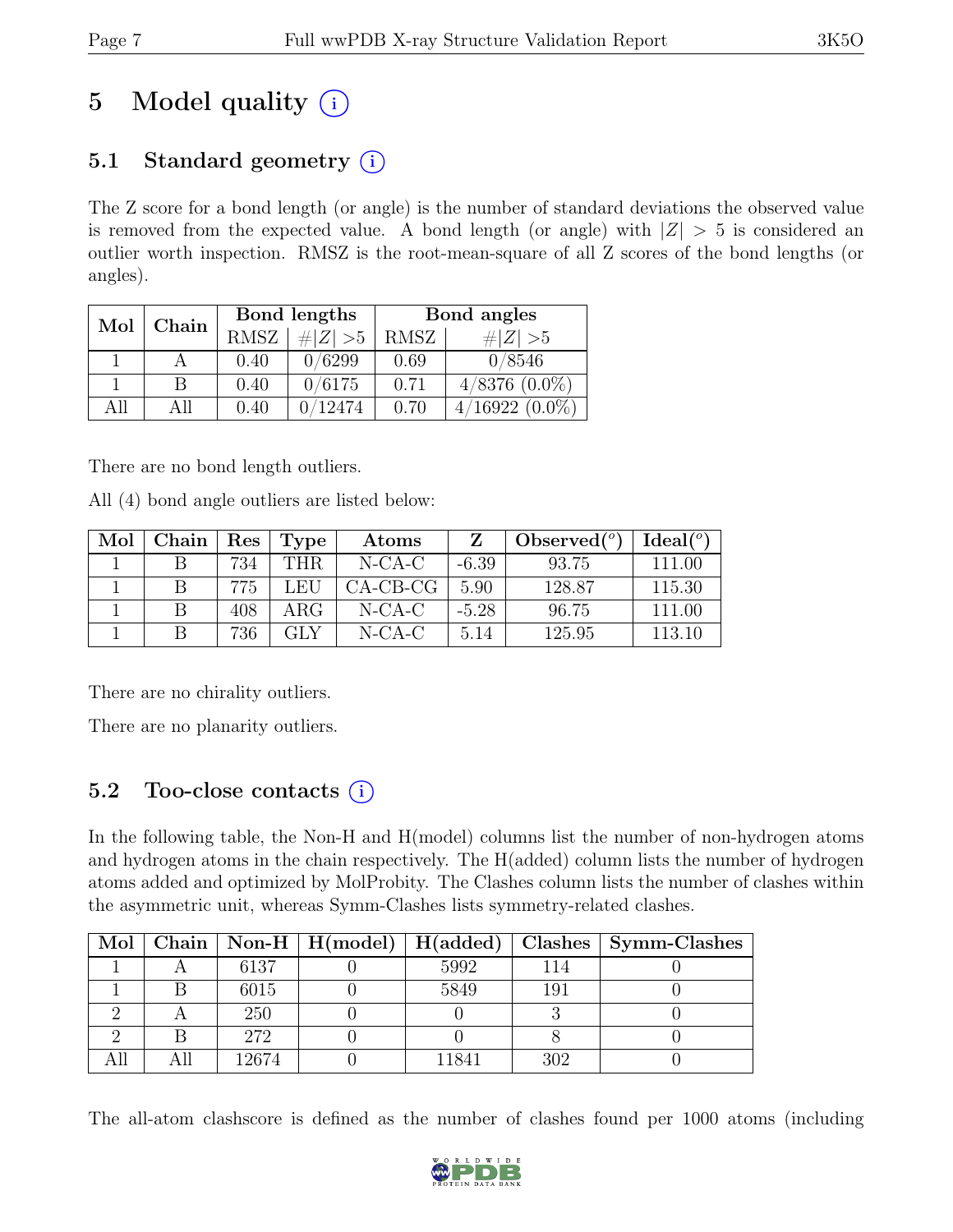hydrogen atoms). The all-atom clashscore for this structure is 13.

All (302) close contacts within the same asymmetric unit are listed below, sorted by their clash magnitude.

| Atom-1              | Atom-2              | Interatomic      | Clash         |
|---------------------|---------------------|------------------|---------------|
|                     |                     | distance $(\AA)$ | overlap $(A)$ |
| 1:A:522:ARG:NH1     | 1:A:525:GLN:HE22    | 1.49             | 1.10          |
| 1:A:522:ARG:HH11    | 1:A:525:GLN:NE2     | 1.56             | 1.02          |
| 1:B:674:MET:HE3     | 1:B:753:LEU:HD22    | 1.40             | 1.01          |
| 1:A:311:TRP:CZ2     | 1:B:696:GLN:HB2     | 2.00             | 0.95          |
| 1: B: 258: HIS: HD2 | 1:B:266:PHE:HD2     | 1.10             | 0.95          |
| 1:A:49:GLN:HE22     | 1:A:102:THR:H       | 1.04             | 0.95          |
| 1:B:685:ARG:HD2     | 1:B:727:THR:HG21    | 1.53             | 0.91          |
| 1:B:692:LEU:O       | 1:B:693:SER:HB3     | 1.70             | 0.91          |
| 1:B:258:HIS:HD2     | 1:B:266:PHE:CD2     | 1.89             | 0.90          |
| 1: B:116: MET:HE1   | 1:B:378:PHE:CG      | 2.08             | 0.89          |
| 1:A:712:GLU:HG2     | 1:A:742:TYR:CD1     | 2.11             | 0.86          |
| 1:A:49:GLN:NE2      | 1:A:102:THR:H       | 1.75             | 0.85          |
| 1: B:685: ARG:CD    | 1:B:727:THR:HG21    | 2.07             | 0.84          |
| 1: B:674:MET:HE1    | 1:B:753:LEU:HB2     | 1.60             | 0.83          |
| 1: B:674:MET:CE     | 1:B:753:LEU:HB2     | 2.10             | 0.82          |
| 1:B:199:ALA:H       | 1:B:203:GLN:NE2     | 1.77             | 0.82          |
| 1:A:522:ARG:HH11    | 1:A:525:GLN:HE22    | 0.86             | 0.81          |
| 1:B:258:HIS:CD2     | 1:B:266:PHE:HD2     | 1.97             | 0.80          |
| 1:A:83:CYS:HB3      | 1:A:88:GLN:HE21     | 1.47             | 0.80          |
| 1: B: 93: GLU:O     | 1: B:97: ARG: HG2   | 1.82             | 0.80          |
| 1:B:758:GLN:HG3     | 1:B:772:PHE:CD2     | 2.16             | 0.80          |
| 1:B:477:ARG:HE      | 1:B:493:LYS:HB2     | 1.45             | 0.79          |
| 1: B:642:THR:H      | 1:B:756:GLN:HE22    | 1.27             | 0.78          |
| 1:B:116:MET:CE      | 1:B:378:PHE:HB2     | 2.16             | 0.76          |
| 1:B:294:GLU:O       | 1:B:298:GLN:HG2     | 1.85             | 0.76          |
| 1:A:49:GLN:HE22     | 1:A:102:THR:N       | 1.83             | 0.75          |
| 1: A:91: ASN:HB2    | 2:A:1051:HOH:O      | 1.87             | 0.75          |
| 1: A:85: ALA:O      | 1:A:88:GLN:HG2      | 1.87             | 0.75          |
| 1:B:699:VAL:CG1     | 1:B:704:ARG:HG3     | 2.17             | 0.73          |
| 1:B:745:SER:HB3     | 1:B:746:PRO:HD2     | 1.70             | 0.72          |
| 1: A:311:TRP:CE2    | 1:B:696:GLN:HB2     | 2.25             | 0.72          |
| 1:A:389:PRO:O       | 1: A:509: ARG:HD3   | 1.89             | 0.72          |
| 1: B:629: MET:HE1   | 1:B:654:LEU:HB2     | 1.73             | 0.71          |
| 1:B:696:GLN:HG2     | 1: B:697: ARG:H     | 1.56             | 0.71          |
| 1: B:116: MET:HE2   | 1:B:378:PHE:HB2     | 1.73             | 0.70          |
| 1:B:654:LEU:O       | 1: B: 658: ARG: HG3 | 1.92             | 0.70          |
| 1:A:710:ASP:HB3     | 1:A:720:LEU:HD22    | 1.74             | 0.70          |
| 1:B:375:HIS:HD2     | 2:B:808:HOH:O       | 1.74             | 0.69          |

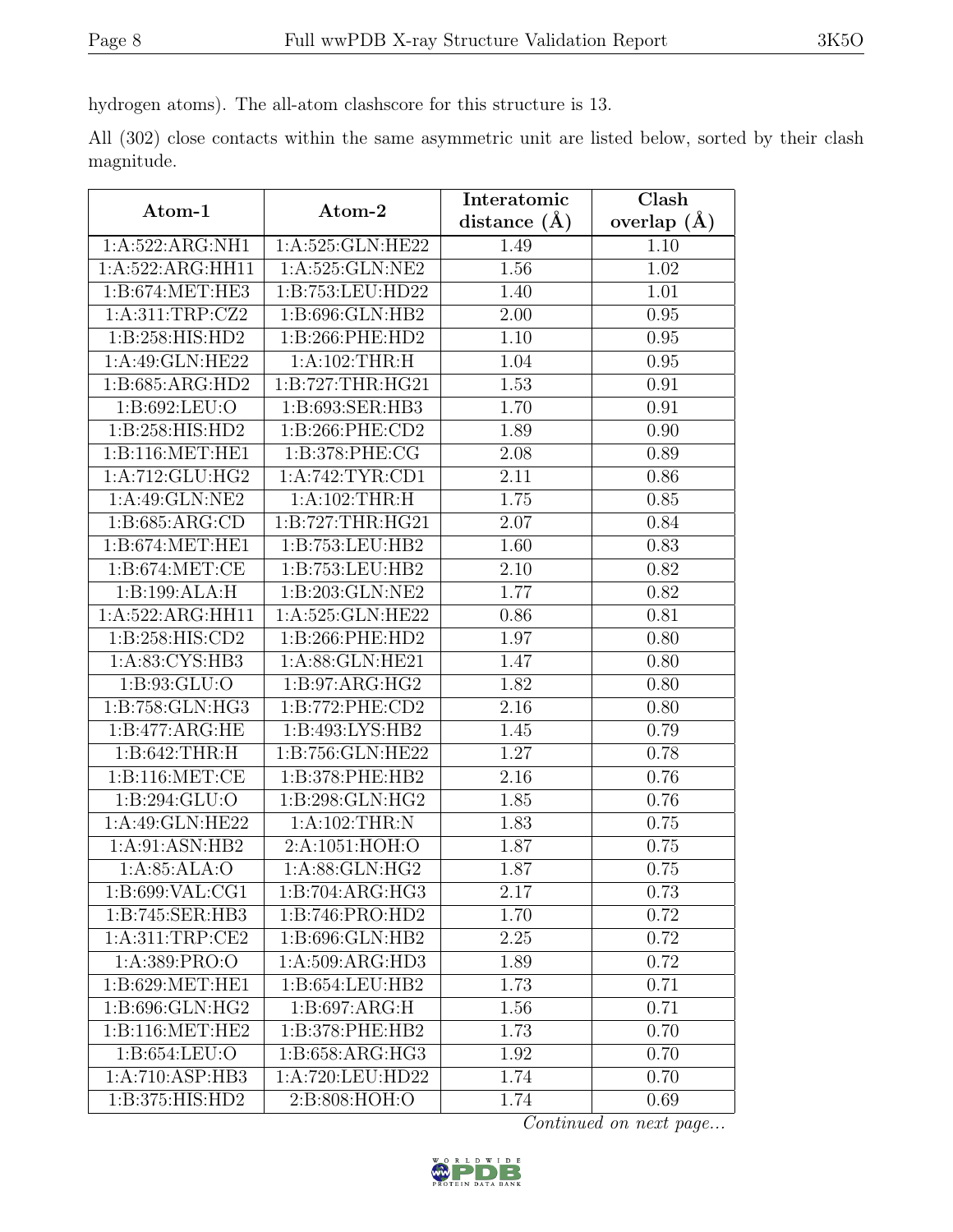| Continuea from previous page             |                              | Interatomic       | Clash             |
|------------------------------------------|------------------------------|-------------------|-------------------|
| Atom-1                                   | Atom-2                       | distance $(A)$    | overlap $(\AA)$   |
| 1: B:116: MET:HE1                        | 1:B:378:PHE:CB               | 2.22              | 0.69              |
| 1:B:722:TYR:HE1                          | 1: B: 727: THR:O             | 1.74              | 0.69              |
| 1: B:642:THR:H                           | 1:B:756:GLN:NE2              | 1.90              | 0.68              |
| 1:B:258:HIS:CD2                          | 1:B:266:PHE:CD2              | 2.78              | 0.68              |
| 1:A:758:GLN:HG3                          | 1:A:772:PHE:CD2              | 2.28              | 0.68              |
| 1: B:160: THR: CG2                       | 1:B:164:GLU:HB2              | 2.23              | 0.68              |
| 1:A:309:ASN:OD1                          | 1:A:719:PRO:HG2              | 1.94              | 0.67              |
| 1:B:175:GLN:NE2                          | 1:B:211:TRP:HE1              | 1.92              | $0.\overline{67}$ |
| 1:A:131:HIS:CE1                          | 1:A:132:ASN:ND2              | 2.63              | 0.66              |
| 1: A:540: ASP:OD1                        | 1: A: 554: LYS: HE3          | 1.97              | 0.65              |
| 1: B:768: ILE: O                         | $1:B:769:GLU:H\overline{B2}$ | 1.97              | 0.64              |
| 1:B:700:PRO:HD2                          | 1: B:703: VAL: CG2           | 2.27              | 0.64              |
| 1: A:615: LYS: HG3                       | 1: A: 615: LYS: O            | 1.97              | 0.64              |
| 1:B:772:PHE:O                            | 1:B:775:LEU:HD22             | 1.97              | 0.64              |
| 1:A:581:LEU:HD12                         | 1:A:588:SER:HB2              | 1.79              | 0.64              |
| 1:B:303:GLU:HG3                          | 1:B:303:GLU:O                | 1.96              | 0.64              |
| 1:B:693:SER:HA                           | 1:B:707:ARG:HH21             | 1.63              | 0.63              |
| 1:B:699:VAL:HG11                         | 1:B:704:ARG:HG3              | 1.79              | 0.63              |
| 1:B:522:ARG:HH22                         | 1:B:525:GLN:HE22             | 1.45              | 0.63              |
| 1: A:405: MET:CE                         | 1:A:531:LYS:HE3              | 2.29              | 0.63              |
| 1:B:696:GLN:CG                           | 1: B:697:ARG:H               | 2.11              | 0.63              |
| 1:B:674:MET:HE3                          | 1:B:753:LEU:CD2              | 2.23              | 0.62              |
| 1:B:762:GLU:OE1                          | 1:B:772:PHE:HB3              | 2.00              | 0.62              |
| 1:A:394:VAL:HG11                         | 1:A:511:PHE:O                | 2.00              | 0.62              |
| 1:B:2:ALA:HB2                            | 1:B:127:GLU:HG2              | 1.82              | 0.62              |
| 1:B:175:GLN:HE22                         | 1:B:177:ILE:HG22             | $\overline{1}.63$ | 0.62              |
| 1:B:86:HIS:CE1                           | 1: B:90:MET:CE               | 2.82              | 0.62              |
| 1:B:559:GLU:OE1                          | 1:B:597:HIS:HD2              | 1.83              | 0.62              |
| $1: B:699: V\overline{\mathrm{AL}:HGI2}$ | $1:B:704:A\overline{RG:HG3}$ | 1.82              | 0.61              |
| 1:A:131:HIS:CE1                          | 1:A:132:ASN:HD21             | 2.19              | 0.61              |
| 1:B:734:THR:O                            | 1:B:735:ASN:HB2              | 1.99              | 0.61              |
| 1:B:116:MET:HE1                          | 1:B:378:PHE:CD1              | 2.35              | 0.61              |
| 1: A:635: GLU: HG2                       | 1:A:641:TRP:CD2              | 2.36              | 0.60              |
| 1:B:740:LEU:HD12                         | 1:B:740:LEU:O                | 2.01              | 0.60              |
| 1:A:706:ALA:HA                           | 1:A:728:ILE:CD1              | 2.32              | 0.60              |
| 1:B:522:ARG:NH2                          | 1:B:525:GLN:NE2              | 2.50              | 0.60              |
| 1: B:679: ASP: HA                        | 1:B:682:LEU:HD22             | 1.84              | 0.59              |
| 1:B:692:LEU:O                            | 1:B:693:SER:CB               | 2.46              | 0.59              |
| 1: B:696: GLN:CG                         | 1: B:697: ARG: N             | 2.66              | 0.59              |
| 1:B:650:GLN:HB3                          | 2:B:1187:HOH:O               | 2.03              | 0.59              |
| 1:B:522:ARG:NH2                          | 1:B:525:GLN:HE22             | 2.00              | 0.58              |

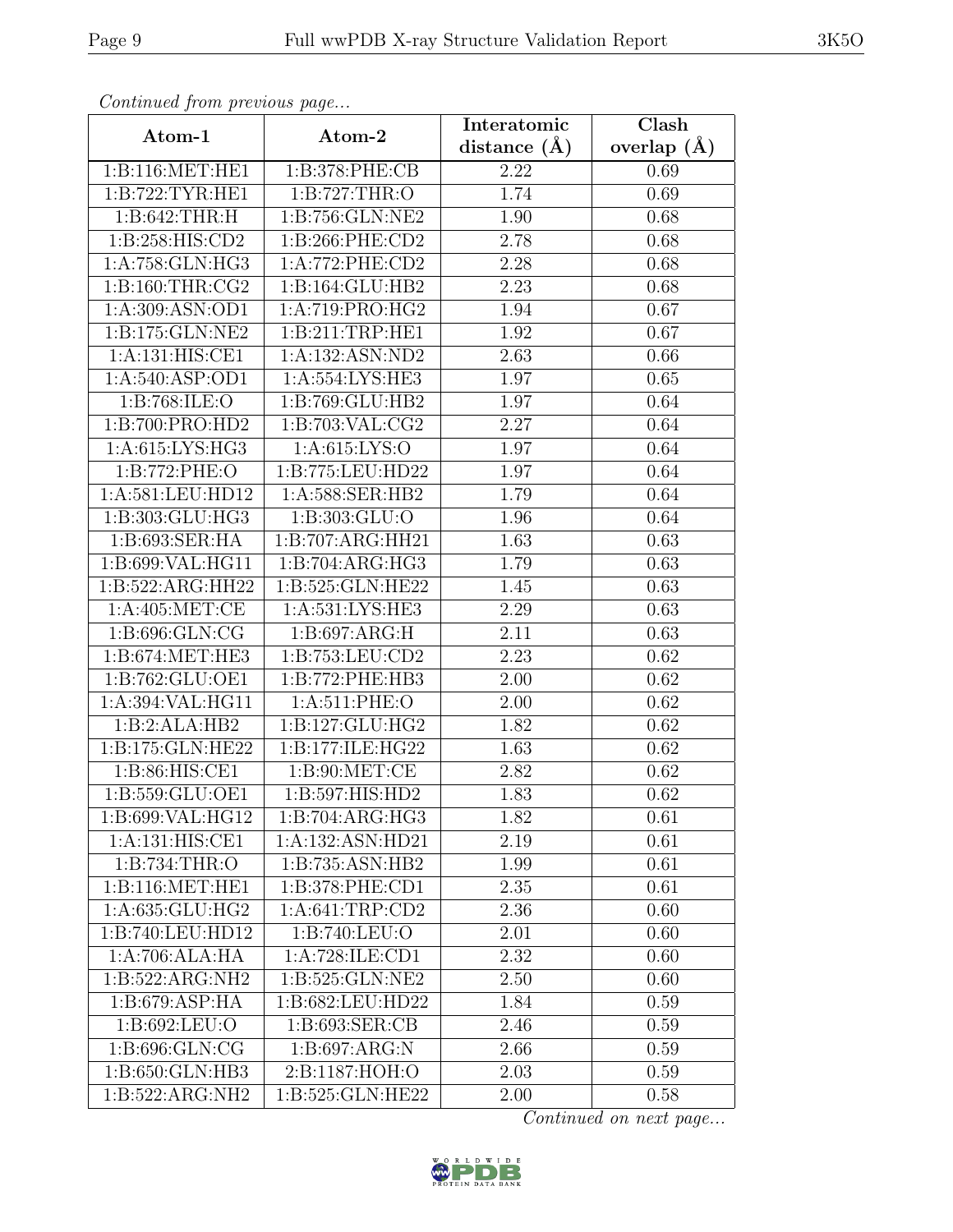| Continued from previous page                 |                    | Interatomic    | Clash         |
|----------------------------------------------|--------------------|----------------|---------------|
| Atom-1                                       | Atom-2             | distance $(A)$ | overlap $(A)$ |
| 1:B:199:ALA:H                                | 1:B:203:GLN:HE22   | 1.50           | 0.58          |
| 1:A:706:ALA:HA                               | 1:A:728:ILE:HD12   | 1.85           | 0.58          |
| 1:B:34:VAL:HG13                              | 1:B:138:ALA:CB     | 2.34           | 0.58          |
| 1:B:364:ASP:OD1                              | 1: B:364: ASP:N    | 2.36           | 0.58          |
| 1:B:758:GLN:HG3                              | 1:B:772:PHE:HD2    | 1.66           | 0.58          |
| 1:B:32:LEU:HD21                              | 1:B:135:ILE:CD1    | 2.34           | 0.58          |
| 1:B:718:ARG:CA                               | 1: B: 719: PRO: C  | 2.71           | 0.58          |
| 1:B:739:PRO:HG2                              | 1:B:741:ASP:O      | 2.03           | 0.58          |
| 1:B:691:PRO:HG2                              | 1:B:694:GLU:OE1    | 2.04           | 0.57          |
| 1:B:192:ASP:OD1                              | 1:B:192:ASP:C      | 2.42           | 0.57          |
| 1:A:388:ALA:HB1                              | 1:A:509:ARG:HD2    | 1.85           | 0.57          |
| 1:B:198:VAL:HB                               | 1:B:203:GLN:HE21   | 1.69           | 0.57          |
| 1:B:685:ARG:CG                               | 1: B:727:THR:CG2   | 2.82           | 0.57          |
| $1:A:49:G\overline{\text{LN}:N\text{E}2}$    | 1:A:101:VAL:HA     | 2.20           | 0.57          |
| 1:A:442:MET:O                                | 1:A:445:PRO:HD3    | 2.04           | 0.57          |
| 1:B:690:ARG:HD2                              | 1:B:694:GLU:HG2    | 1.86           | 0.57          |
| 1:A:316:GLU:OE2                              | 1:A:319:ARG:NH1    | 2.37           | 0.57          |
| 1:B:127:GLU:OE1                              | 1:B:139:ARG:NH1    | 2.39           | 0.56          |
| 1:A:49:GLN:HE21                              | 1:A:101:VAL:HA     | 1.70           | 0.56          |
| 1:A:86:HIS:HE1                               | 1:A:109:ARG:NH1    | 2.02           | 0.56          |
| 1:A:697:ARG:O                                | 1:A:698:ASN:C      | 2.44           | 0.56          |
| 1:B:34:VAL:HG22                              | 1:B:135:ILE:HB     | 1.86           | 0.56          |
| 1:B:758:GLN:HB3                              | 1:B:759:PRO:HD3    | 1.88           | 0.56          |
| 1:B:32:LEU:HD21                              | 1:B:135:ILE:HD12   | 1.88           | 0.56          |
| 1:B:384:ALA:O                                | 1:B:463:LYS:HE3    | 2.06           | 0.56          |
| 1:A:400:PRO:HB2                              | 1:A:520:THR:HG21   | 1.87           | 0.56          |
| 1:B:641:TRP:HA                               | 1:5:641:TRP:CE3    | 2.40           | 0.56          |
| 1:A:13:ARG:NE                                | 1:A:20:GLU:OE2     | 2.35           | 0.55          |
| $1: A:686: LY\overline{S:HD3}$               | 1:A:702:HIS:CG     | 2.41           | 0.55          |
| 1:A:309:ASN:HD22                             | 1:A:312:ASP:H      | 1.54           | 0.55          |
| $1: B:629: \overline{\text{MET}:\text{HE1}}$ | 1: B: 654: LEU: CB | 2.35           | 0.55          |
| 1:B:642:THR:HG23                             | 1:B:756:GLN:NE2    | 2.22           | 0.55          |
| 1:A:557:HIS:HD2                              | 1:A:561:GLU:OE2    | 1.89           | 0.55          |
| 1:B:641:TRP:HA                               | 1:B:641:TRP:HE3    | 1.71           | 0.55          |
| 1: A:617: TYR: CZ                            | 1:A:632:LYS:HG3    | 2.43           | 0.54          |
| 1:A:706:ALA:CA                               | 1:A:728:ILE:CD1    | 2.85           | 0.54          |
| 1:B:710:ASP:C                                | 1:B:712:GLU:N      | 2.60           | 0.54          |
| 1:B:160:THR:HG23                             | 1:B:164:GLU:HB2    | 1.89           | 0.54          |
| 1:B:718:ARG:N                                | 1: B: 719: PRO: C  | 2.61           | 0.54          |
| 1:A:47:ALA:O                                 | 1:A:50:VAL:HG23    | 2.08           | 0.54          |
| 1:A:712:GLU:HG2                              | 1:A:742:TYR:CE1    | 2.43           | 0.54          |

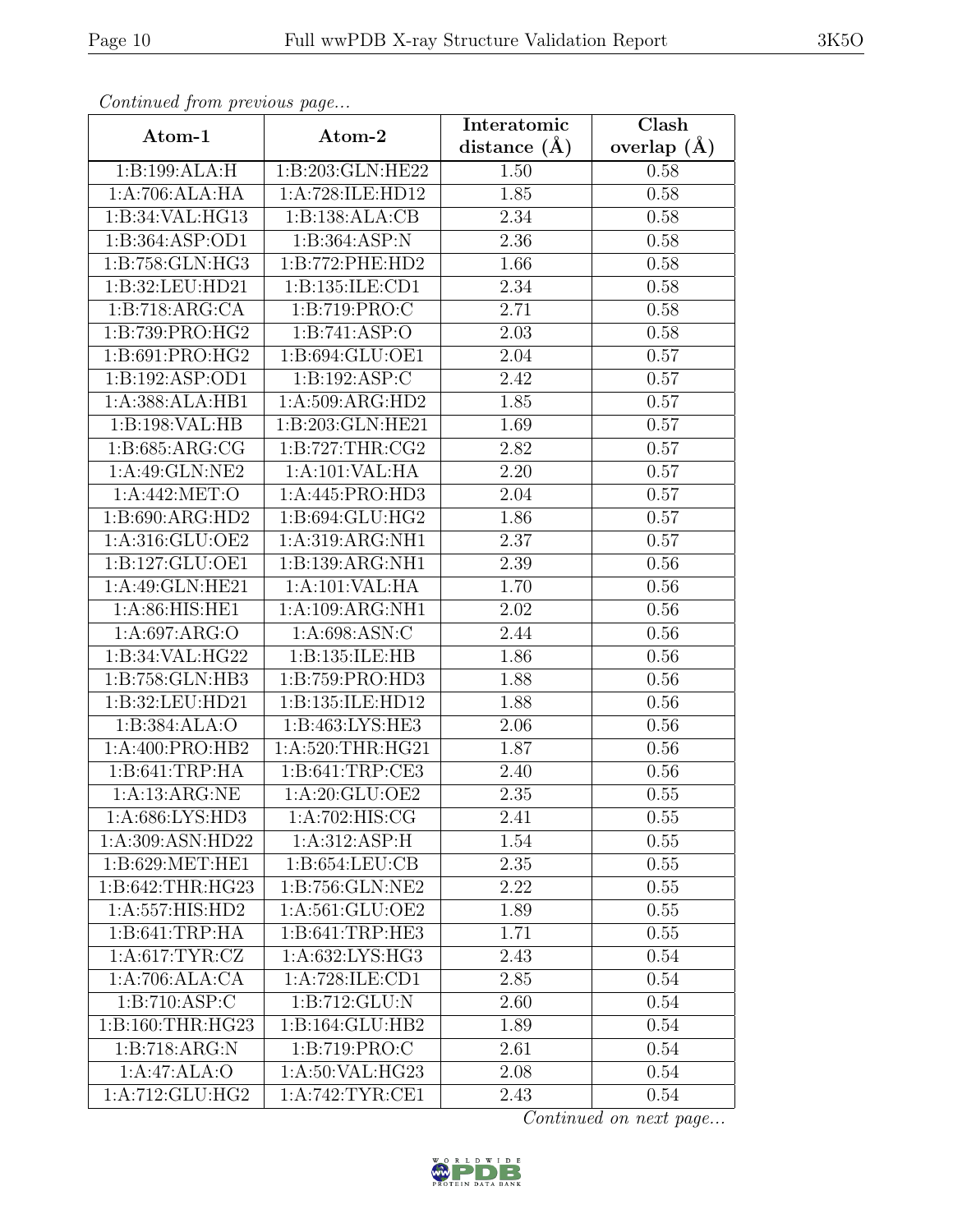| Continued from previous page    |                            | Interatomic    | $\overline{\text{Clash}}$ |
|---------------------------------|----------------------------|----------------|---------------------------|
| Atom-1                          | Atom-2                     | distance $(A)$ | overlap $(\AA)$           |
| 1:B:86:HIS:CE1                  | 1:B:90:MET:HE3             | 2.44           | 0.53                      |
| 1:B:86:HIS:ND1                  | 1:B:90:MET:HE1             | 2.23           | 0.53                      |
| 1: A:394: VAL:O                 | 1:A:394:VAL:HG13           | 2.07           | 0.53                      |
| 1:B:125:TRP:HB2                 | 1: B:141: LYS: HG2         | 1.90           | 0.53                      |
| 1:B:407:SER:HB2                 | 1:B:606:ILE:HB             | 1.89           | 0.53                      |
| 1:B:700:PRO:HD2                 | 1:B:703:VAL:HB             | 1.90           | 0.53                      |
| 1:A:175:GLN:NE2                 | 1:A:211:TRP:HZ2            | 2.06           | 0.52                      |
| 1: A:405: MET:HE3               | 1:A:531:LYS:HE3            | 1.91           | 0.52                      |
| 1:A:522:ARG:NH1                 | 1:A:525:GLN:NE2            | 2.29           | 0.52                      |
| 1:A:85:ALA:HB3                  | 1: A:88: GLN:CD            | 2.30           | 0.52                      |
| 1:A:557:HIS:CD2                 | 1:A:561:GLU:OE2            | 2.63           | 0.52                      |
| 1:B:347:GLU:O                   | 1:B:350:PRO:HD2            | 2.10           | 0.51                      |
| 1:A:690:ARG:HB2                 | 1:A:695:TYR:CE2            | 2.46           | 0.51                      |
| 1: B:442: MET:O                 | 1:B:445:PRO:HD3            | 2.11           | 0.51                      |
| 1:B:477:ARG:NE                  | 1:B:493:LYS:HB2            | 2.19           | 0.51                      |
| 1:B:686:LYS:HE2                 | 1:B:702:HIS:CE1            | 2.46           | 0.51                      |
| 1:A:454:PHE:HB3                 | 1:A:455:LEU:CD1            | 2.41           | 0.51                      |
| 1: A:603:MET:HE2                | 1:A:604:PRO:O              | 2.12           | 0.50                      |
| 1:B:334:LYS:HE3                 | 1:B:338:LEU:HD13           | 1.93           | 0.50                      |
| 1:A:201:ARG:HB2                 | 1:A:202:PRO:HD3            | 1.93           | 0.50                      |
| 1:A:315:ASP:OD2                 | 1:B:697:ARG:NH2            | 2.44           | 0.50                      |
| 1:A:700:PRO:HG2                 | 1: A:703: VAL: CG2         | 2.41           | 0.50                      |
| 1:B:710:ASP:O                   | 1:B:712:GLU:N              | 2.44           | 0.50                      |
| 1:B:112:GLU:O                   | 1: B:116: MET:HB2          | 2.11           | 0.50                      |
| 1:B:2:ALA:HA                    | 1:B:126:VAL:O              | 2.12           | 0.50                      |
| 1:B:440:GLU:HG3                 | 1:B:463:LYS:HD3            | 1.93           | 0.50                      |
| 1:B:700:PRO:HD2                 | 1:B:703:VAL:HG21           | 1.92           | 0.50                      |
| 1:A:690:ARG:HD2                 | 1: A:695: TYR: CZ          | 2.47           | 0.49                      |
| 1:B:710:ASP:C                   | $1:B:712:\overline{GLU:H}$ | 2.15           | 0.49                      |
| 1:A:381:MET:HE1                 | 1:A:388:ALA:HB2            | $1.95\,$       | 0.49                      |
| 1:B:86:HIS:CE1                  | 1:B:109:ARG:NH1            | 2.81           | 0.49                      |
| 1:B:730:TYR:HB2                 | 1: B: 738: GLU:O           | 2.12           | 0.49                      |
| $1: B:629: MET: \overline{HG2}$ | 1:B:631:PHE:CZ             | 2.47           | 0.49                      |
| 1:B:601:PHE:HE2                 | 1:B:603:MET:HE2            | 1.77           | 0.49                      |
| 1:B:543:TYR:HB2                 | 1:B:603:MET:HE3            | 1.94           | 0.49                      |
| 1:B:289:SER:HB3                 | 1:B:299:GLU:OE2            | 2.13           | 0.49                      |
| 1:A:701:PRO:HA                  | 1:A:704:ARG:HG2            | 1.95           | 0.48                      |
| 1: B:674:MET:HE3                | 1:B:753:LEU:HB2            | 1.93           | 0.48                      |
| 1: A:63: PHE:CD1                | 1: A:63:PHE: C             | 2.86           | 0.48                      |
| 1:A:122:SER:HB2                 | 1:A:123:PRO:HD3            | 1.95           | 0.48                      |
| 1:B:248:ARG:NH1                 | 1:B:271:GLY:O              | 2.45           | 0.48                      |

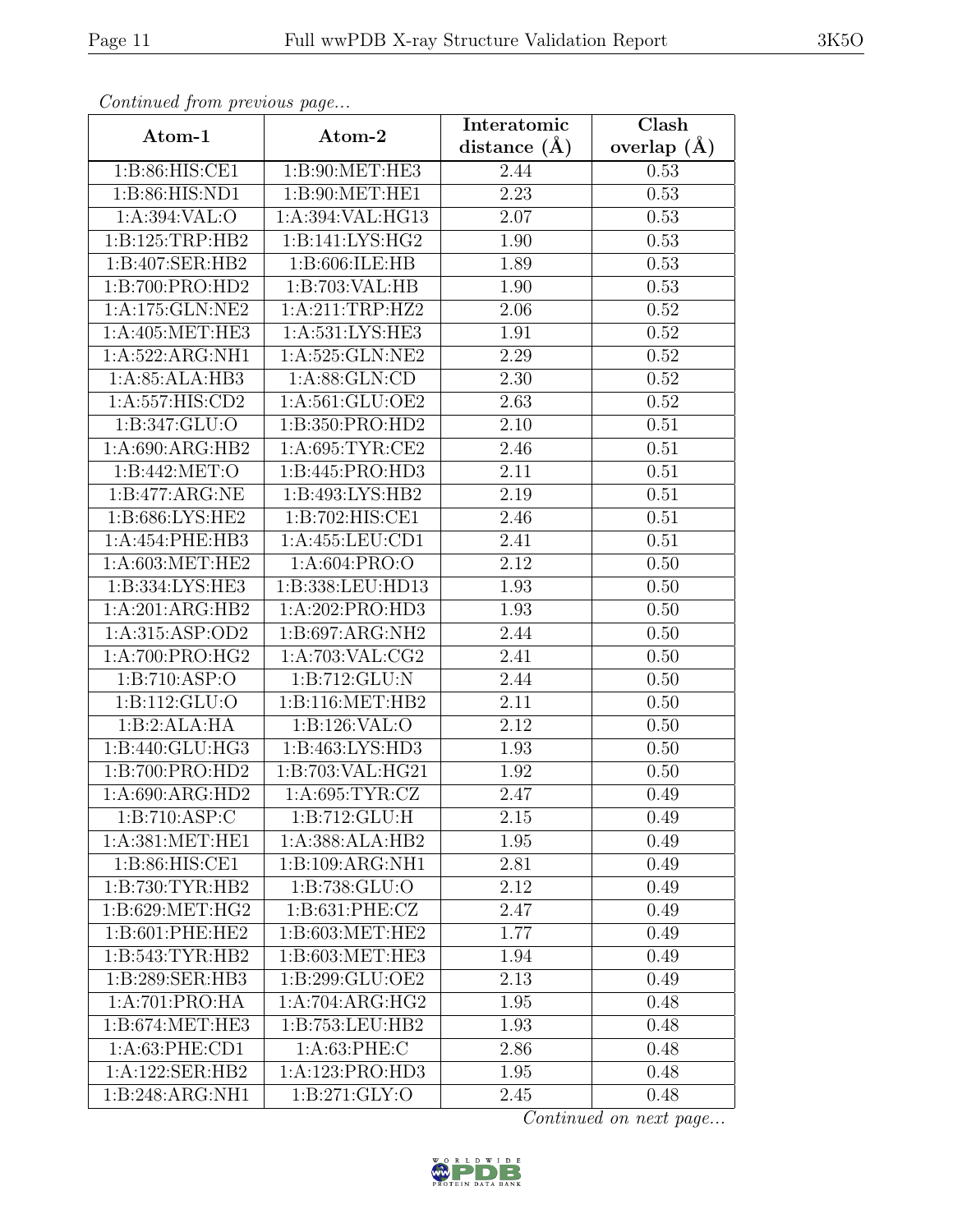| Continued from previous page |                    | Interatomic      | Clash         |
|------------------------------|--------------------|------------------|---------------|
| Atom-1                       | Atom-2             | distance $(\AA)$ | overlap $(A)$ |
| 1:B:86:HIS:HE1               | 1:B:109:ARG:NH1    | 2.11             | 0.48          |
| 1: A:347: GLU:O              | 1:A:350:PRO:HD2    | 2.14             | 0.48          |
| 1:A:397:HIS:HB2              | 1:A:513:PRO:HB3    | 1.95             | 0.48          |
| 1:B:629:MET:CE               | 1:B:654:LEU:HB2    | 2.43             | 0.48          |
| 1:A:160:THR:HG22             | 1: A: 166: TYR: CZ | 2.49             | 0.48          |
| 1:B:200:SER:HB2              | 1:B:202:PRO:HD2    | 1.96             | 0.48          |
| 1:B:295:THR:HA               | 1:B:298:GLN:CG     | 2.44             | 0.48          |
| 1:B:403:TYR:HB2              | 1:B:524:HIS:CD2    | 2.49             | 0.48          |
| 1:B:700:PRO:HD2              | 1:B:703:VAL:CB     | 2.44             | 0.48          |
| 1: B:734:THR:CG2             | 1:B:746:PRO:HG2    | 2.44             | 0.48          |
| 1:A:175:GLN:NE2              | 1:A:175:GLN:O      | 2.48             | 0.47          |
| 1:A:289:SER:HB3              | 1:A:299:GLU:OE2    | 2.14             | 0.47          |
| 1: A:596:THR:HG22            | 1:A:597:HIS:N      | 2.28             | 0.47          |
| 1:B:462:GLU:HB2              | 2:B:1275:HOH:O     | 2.14             | 0.47          |
| 1:A:45:ILE:HG22              | 1:A:46:PRO:O       | 2.14             | 0.47          |
| 1: B:410: GLY:O              | 1:B:602:LEU:HD12   | 2.15             | 0.47          |
| 1:B:347:GLU:C                | 1:B:350:PRO:HD2    | 2.35             | 0.47          |
| 1:B:690:ARG:CB               | 1:B:691:PRO:CD     | 2.92             | 0.47          |
| 1:B:39:GLN:HG2               | 2:B:1039:HOH:O     | 2.15             | 0.47          |
| 1:B:419:ASP:HB3              | 1:B:548:SER:OG     | 2.14             | 0.47          |
| 1:B:685:ARG:CG               | 1:B:727:THR:HG23   | 2.45             | 0.47          |
| 1:A:399:SER:HA               | 1:A:400:PRO:HD3    | 1.78             | 0.47          |
| 1:A:455:LEU:N                | 1:A:455:LEU:HD12   | 2.30             | 0.47          |
| 1:B:522:ARG:HH21             | 1:B:525:GLN:CD     | 2.17             | 0.47          |
| 1:B:685:ARG:HD2              | 1: B:727:THR:CG2   | 2.36             | 0.47          |
| 1:A:175:GLN:HB3              | 2:A:1133:HOH:O     | 2.14             | 0.46          |
| 1:A:550:PHE:N                | 1:A:550:PHE:CD2    | 2.83             | 0.46          |
| 1:B:257:GLU:HB2              | 1:B:265:PHE:CE1    | 2.51             | 0.46          |
| 1:B:401:GLY:O                | 1:B:524:HIS:NE2    | 2.47             | 0.46          |
| 1:A:690:ARG:HD2              | 1:A:695:TYR:CE1    | 2.50             | 0.46          |
| 1:B:91:ASN:HD21              | 1:B:95:ARG:HH11    | 1.63             | 0.46          |
| 1:B:550:PHE:N                | 1:B:550:PHE:CD2    | 2.84             | 0.46          |
| 1:A:475:HIS:HD2              | 2:A:999:HOH:O      | 1.98             | 0.46          |
| 1:B:199:ALA:N                | 1:B:203:GLN:NE2    | 2.56             | 0.46          |
| 1: A:89: LEU:O               | 1:A:93:GLU:HG3     | 2.16             | 0.46          |
| 1:A:158:GLU:HB2              | 1: A: 167: CYS: SG | 2.56             | 0.46          |
| 1: A:594:TYR:OH              | 1:A:597:HIS:HB2    | 2.16             | 0.46          |
| 1:B:91:ASN:ND2               | 1:B:95:ARG:HH11    | 2.14             | 0.46          |
| 1:A:770:ASP:OD1              | 1:A:771:ASN:N      | 2.46             | 0.46          |
| 1:B:160:THR:HG21             | 1:B:164:GLU:HB2    | 1.95             | 0.46          |
| 1:A:309:ASN:HB3              | 1:A:312:ASP:HB2    | 1.98             | 0.45          |

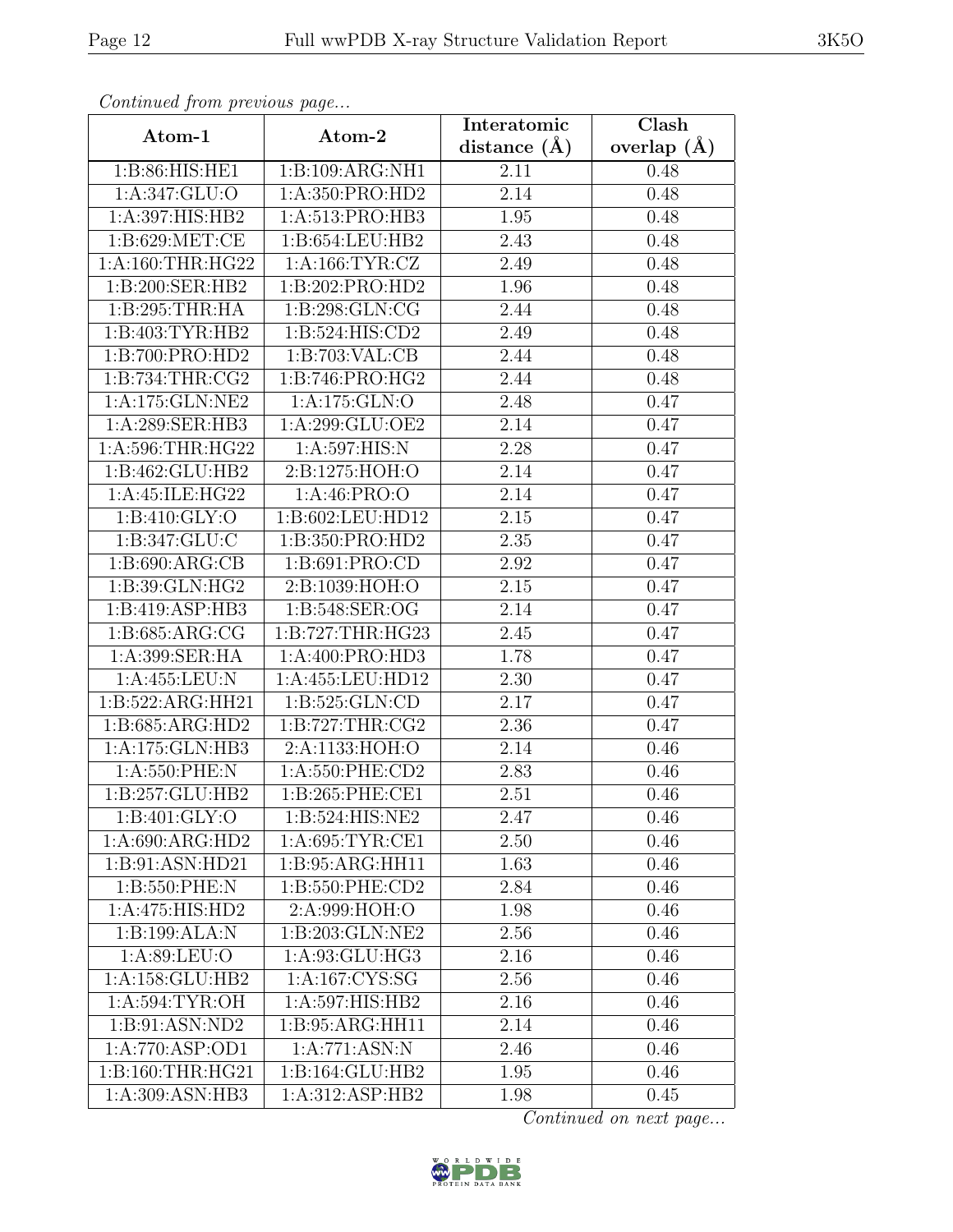| Continuea from previous page           |                             | Interatomic      | Clash         |  |
|----------------------------------------|-----------------------------|------------------|---------------|--|
| Atom-1                                 | Atom-2                      | distance $(\AA)$ | overlap $(A)$ |  |
| 1: A:235: LYS: HA                      | 1:A:235:LYS:HD3             | 1.63             | 0.45          |  |
| 1:B:46:PRO:HB3                         | 1: B:76: GLN: HG2           | 1.98             | 0.45          |  |
| 1:B:349:MET:HB2                        | 1:B:350:PRO:HD3             | 1.97             | 0.45          |  |
| 1:B:300:LEU:HG                         | 1:B:345:LYS:HG2             | 1.98             | 0.45          |  |
| 1:B:544:GLY:HA2                        | 1:B:548:SER:O               | 2.16             | 0.45          |  |
| 1:B:595:GLU:HG3                        | 2:B:1061:HOH:O              | 2.15             | 0.45          |  |
| $1:A:419:AS\overline{P:OD2}$           | 1:A:595:GLU:OE1             | 2.35             | 0.45          |  |
| 1:A:706:ALA:CA                         | 1:A:728:ILE:HD12            | 2.47             | 0.45          |  |
| 1:B:581:LEU:HD12                       | 1:B:588:SER:HB2             | 1.99             | 0.45          |  |
| 1:B:741:ASP:O                          | 1: B:742: TYR: CD2          | 2.70             | 0.45          |  |
| 1:B:298:GLN:HB3                        | 1: B: 303: GLU:O            | 2.16             | 0.45          |  |
| 1: B:741: ASP:O                        | 1:B:742:TYR:CB              | 2.63             | 0.45          |  |
| 1: B:179: TYR: CE1                     | 1: B:207: LYS: HE2          | 2.52             | 0.45          |  |
| 1:B:7:ILE:HG12                         | 1:B:25:LEU:CD2              | 2.46             | 0.45          |  |
| 1: B:258: HIS:O                        | 1:B:264:VAL:HG22            | 2.17             | 0.45          |  |
| 1:A:406:ASP:OD1                        | 1:A:607:ARG:HA              | 2.17             | 0.44          |  |
| 1: B: 684: TYR: O                      | 1:B:729:LYS:HA              | 2.17             | 0.44          |  |
| 1: A: 434: ASP: OD1                    | 1:A:435:PRO:HD2             | 2.18             | 0.44          |  |
| 1:A:419:ASP:HB3                        | 1:A:548:SER:OG              | 2.18             | 0.44          |  |
| 1:B:120:ILE:O                          | 1:B:375:HIS:HE1             | 2.00             | 0.44          |  |
| 1:B:600:ARG:HB2                        | 1:B:620:LEU:HB3             | 2.00             | 0.44          |  |
| 1:B:678:LEU:O                          | 1:B:682:LEU:HD13            | 2.17             | 0.44          |  |
| 1:B:691:PRO:HD2                        | 1:B:694:GLU:HB2             | 2.00             | 0.44          |  |
| 1:A:455:LEU:CD1                        | 1:A:455:LEU:N               | 2.81             | 0.44          |  |
| 1:A:479:GLU:OE2                        | 1:A:482:ARG:NH2             | 2.50             | 0.44          |  |
| 1: A:325: LYS:N                        | 1:A:326:PRO:CD              | 2.80             | 0.44          |  |
| 1:B:237:ALA:HB1                        | 1:B:242:LEU:O               | 2.18             | 0.44          |  |
| 1:A:424:TYR:HB2                        | 1:A:425:PRO:H <sub>D3</sub> | 2.00             | 0.44          |  |
| $1:B:699:V\overline{AL:H}\overline{A}$ | 1:B:700:PRO:HD3             | 1.78             | 0.44          |  |
| 1:B:673:LEU:HD23                       | 1: B:674:MET:CE             | 2.47             | 0.44          |  |
| 1: B:24:TRP:HE1                        | 1: B:270: LYS: HE3          | 1.83             | 0.43          |  |
| 1:B:403:TYR:HB2                        | 1:B:524:HIS:HD2             | 1.83             | 0.43          |  |
| 1: B: 531: LYS: O                      | 1:B:535:GLU:HG3             | 2.17             | 0.43          |  |
| 1:B:690:ARG:HB3                        | 1:B:691:PRO:CD              | 2.48             | 0.43          |  |
| 1:B:522:ARG:NH2                        | 1:B:525:GLN:OE1             | 2.47             | 0.43          |  |
| 1:B:231:ARG:HG2                        | 1:B:231:ARG:HH11            | 1.83             | 0.43          |  |
| 1:B:395:PRO:HA                         | 1:B:396:PRO:HD2             | 1.92             | 0.43          |  |
| 1:A:320:ARG:HB3                        | 1:A:328:LEU:HB2             | 2.00             | 0.43          |  |
| 1: B:408: ARG: HE                      | 1:B:408:ARG:HB3             | 1.67             | 0.43          |  |
| 1:B:596:THR:HG22                       | 1:B:597:HIS:N               | 2.33             | 0.43          |  |
| 1:A:161:ARG:HG3                        | 1:A:314:MET:CE              | 2.49             | 0.43          |  |

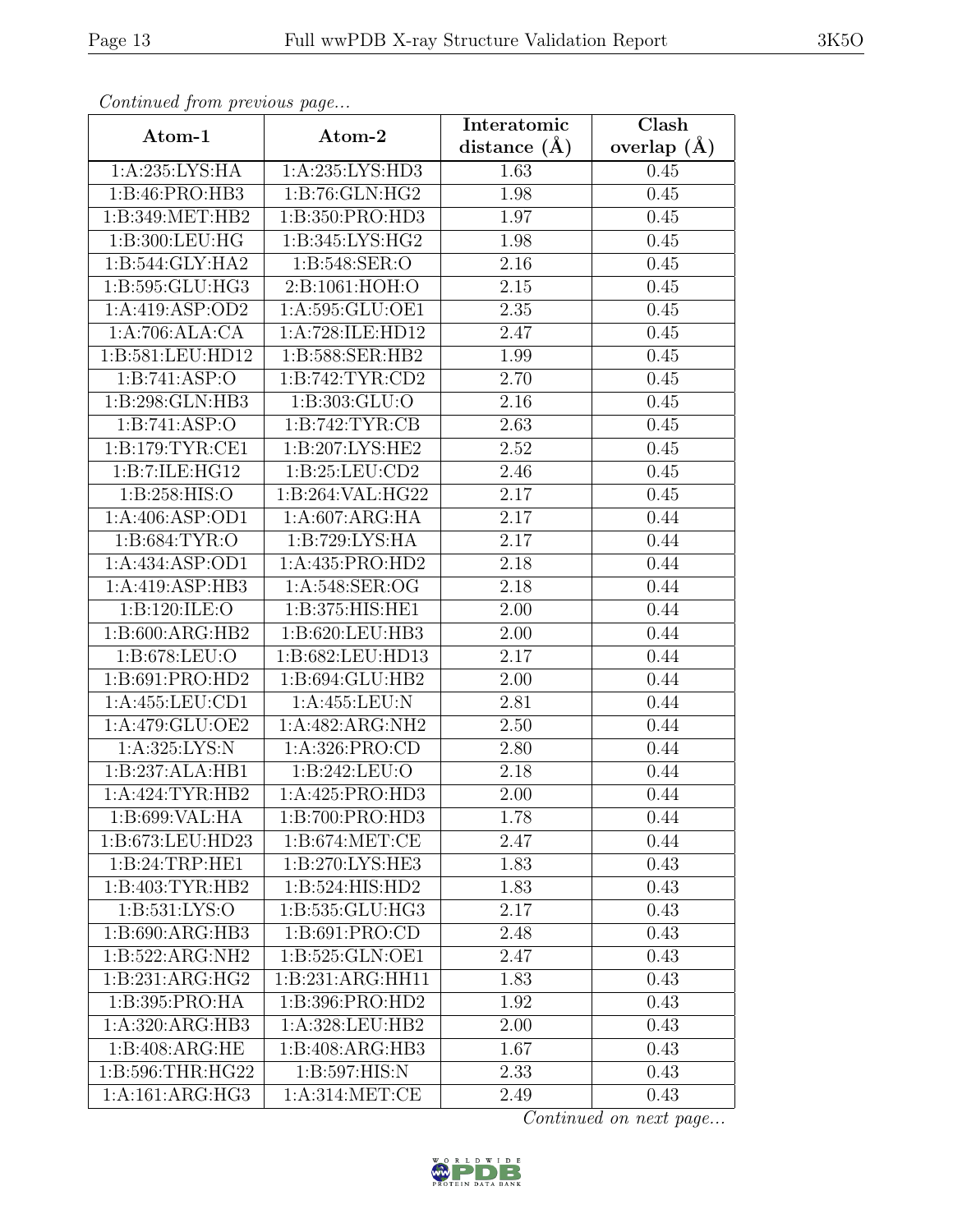| Continuati jibin protibus puga |                     | Interatomic       | Clash           |  |
|--------------------------------|---------------------|-------------------|-----------------|--|
| Atom-1                         | Atom-2              | distance $(\AA)$  | overlap $(\AA)$ |  |
| 1:A:41:SER:OG                  | 1: A:86: HIS: HD2   | 2.02              | 0.43            |  |
| 1:A:131:HIS:ND1                | 1:A:132:ASN:ND2     | 2.66              | 0.43            |  |
| 1: A:348: ILE: O               | 1: A: 352: LEU: HG  | 2.19              | 0.43            |  |
| 1:A:690:ARG:HB2                | 1: A:695: TYR: CZ   | 2.54              | 0.43            |  |
| 1: B:86: HIS: CE1              | 1:B:109:ARG:HD3     | 2.53              | 0.43            |  |
| 1: B:97: ARG:NE                | 2:B:1132:HOH:O      | 2.52              | 0.43            |  |
| 1:B:153:VAL:O                  | 1:B:153:VAL:HG13    | 2.19              | 0.43            |  |
| 1:A:76:GLN:HA                  | 1:A:77:PRO:HD3      | 1.92              | 0.42            |  |
| 1:B:165:LEU:HB2                | 1:B:236:HIS:NE2     | 2.33              | 0.42            |  |
| 1: B:629: MET:CE               | 1:B:654:LEU:HD13    | 2.49              | 0.42            |  |
| 1:B:741:ASP:O                  | 1:B:742:TYR:HB2     | 2.19              | 0.42            |  |
| 1: A:690:ARG:HG3               | 1:A:690:ARG:HH11    | 1.84              | 0.42            |  |
| 1:B:691:PRO:HA                 | 1:B:723:GLN:O       | 2.19              | 0.42            |  |
| 1:B:48:ASP:H                   | 1:B:76:GLN:NE2      | 2.18              | 0.42            |  |
| 1:B:334:LYS:HA                 | 1:B:334:LYS:HD2     | 1.81              | 0.42            |  |
| 1:B:403:TYR:O                  | 1:B:404:VAL:CG2     | 2.68              | 0.42            |  |
| 1: B:629:MET:HE2               | 1:B:654:LEU:HD13    | 2.00              | 0.42            |  |
| 1: A:405: MET:CE               | 1: A:531: LYS: CE   | 2.97              | 0.42            |  |
| 1:B:86:HIS:CE1                 | 1:B:90:MET:HE1      | 2.55              | 0.42            |  |
| 1:B:287:ASN:ND2                | 1:B:287:ASN:H       | 2.17              | 0.42            |  |
| 1:B:86:HIS:CE1                 | 1:B:109:ARG:HH11    | 2.37              | 0.42            |  |
| 1: B: 125: TRP: CE2            | 1:B:143:HIS:CD2     | 3.07              | 0.42            |  |
| 1:A:241:ARG:HA                 | 1:A:241:ARG:HD2     | 1.85              | 0.42            |  |
| 1:B:185:ASN:OD1                | 1:B:185:ASN:C       | $\overline{2.58}$ | 0.42            |  |
| 1:A:44:PHE:HB2                 | 1: A: 104: TYR: HB2 | 2.00              | 0.42            |  |
| 1:B:466:LEU:N                  | 1:B:467:PRO:CD      | 2.83              | 0.42            |  |
| 1:B:699:VAL:HG11               | 1:B:704:ARG:CG      | 2.46              | 0.42            |  |
| 1: A:9: THEN:OG1               | 1:A:11:HIS:HE1      | 2.02              | 0.41            |  |
| 1: B:9: THEN: HA               | 2:B:838:HOH:O       | 2.19              | 0.41            |  |
| 1:A:86:HIS:CE1                 | 1:A:109:ARG:NH1     | 2.86              | 0.41            |  |
| 1: A:92: TYR:O                 | 1: A:96: LEU: HG    | 2.21              | 0.41            |  |
| 1:B:34:VAL:HG21                | 1:B:126:VAL:HG21    | 2.02              | 0.41            |  |
| 1:B:673:LEU:HD23               | 1: B:674:MET:HE2    | 2.01              | 0.41            |  |
| 1:B:321:PHE:CE1                | 1:B:325:LYS:HE2     | 2.56              | 0.41            |  |
| 1:A:289:SER:CB                 | 1: A:299: GLU:OE2   | 2.69              | 0.41            |  |
| 1: B: 543: TYR: CG             | 1: B:544: GLY:N     | 2.88              | 0.41            |  |
| 1:A:522:ARG:HD3                | 1:A:522:ARG:HA      | 1.88              | 0.41            |  |
| 1:B:294:GLU:H                  | 1:B:294:GLU:CD      | 2.23              | 0.41            |  |
| 1:B:522:ARG:NH2                | 1: B:525: GLN:CD    | 2.74              | 0.41            |  |
| 1:A:700:PRO:HG2                | 1:A:703:VAL:HG23    | 2.02              | 0.41            |  |
| 1:A:739:PRO:HG2                | 1:A:742:TYR:HB2     | 2.03              | 0.41            |  |

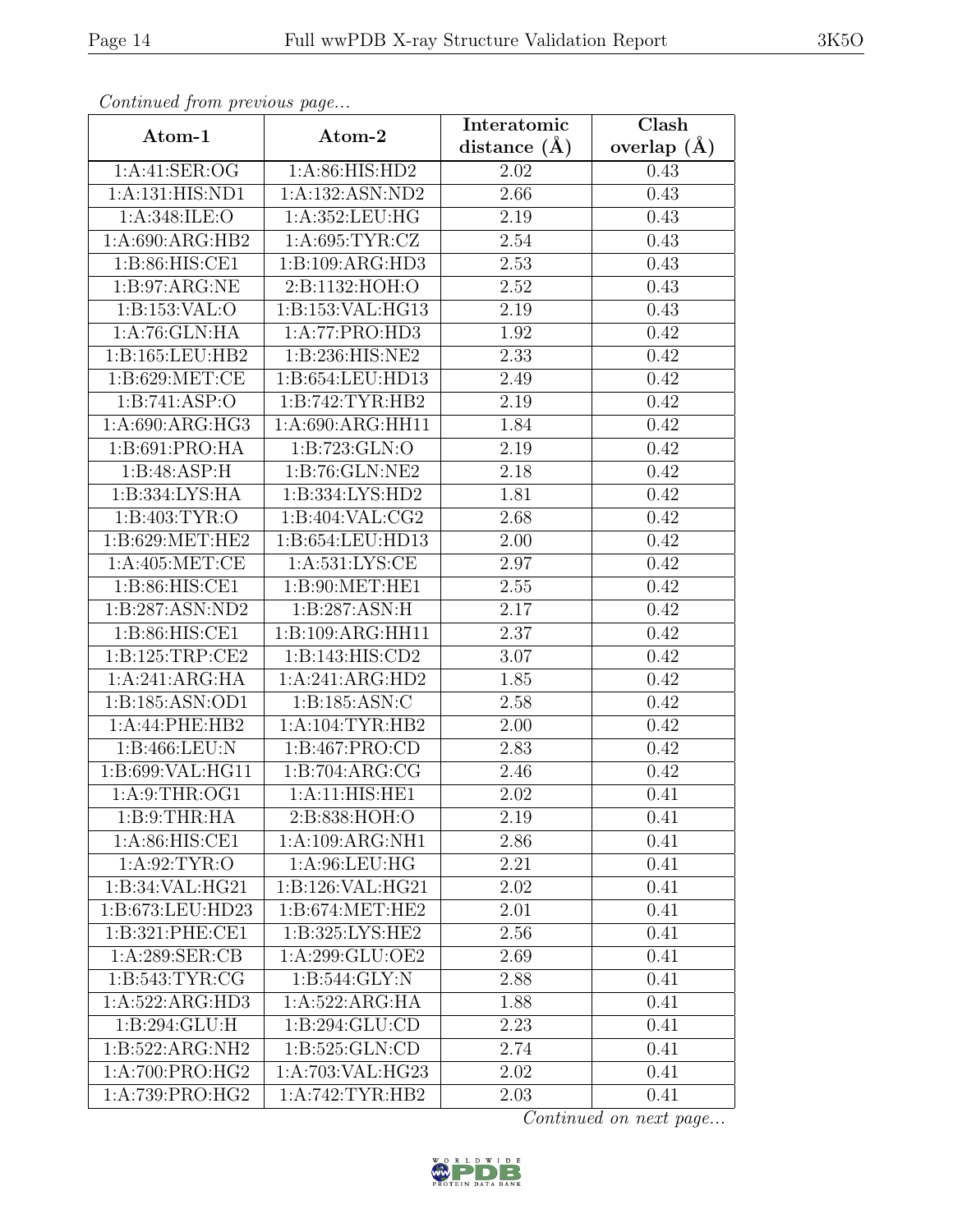| Atom-1              | Atom-2             | Interatomic      | Clash           |
|---------------------|--------------------|------------------|-----------------|
|                     |                    | distance $(\AA)$ | overlap $(\AA)$ |
| 1: A:446: ASP:OD1   | 1:A:449:HIS:HD2    | 2.04             | 0.41            |
| 1:A:667:ARG:HB3     | 1:A:779:GLN:OE1    | 2.20             | 0.41            |
| 1:A:706:ALA:HB2     | 1:A:728:ILE:CD1    | 2.51             | 0.41            |
| 1:B:32:LEU:HD21     | 1:B:135:ILE:HD11   | 2.03             | 0.41            |
| 1: B:543: TYR: HB2  | 1: B:603: MET:CE   | 2.50             | 0.41            |
| 1:B:552:TRP:CE2     | 1: B: 554: LYS: HA | 2.56             | 0.40            |
| 1:B:60:GLU:HB3      | 1: B:92: TYR:OH    | 2.22             | 0.40            |
| 1: B:86: HIS: ND1   | 1: B:90:MET:CE     | 2.82             | 0.40            |
| 1:A:125:TRP:CE2     | 1:A:143:HIS:CD2    | 3.08             | 0.40            |
| 1:A:668:GLU:OE1     | 1: A:668: GLU:HA   | 2.22             | 0.40            |
| 1:B:12:TRP:HA       | 1: B:20: GLU:O     | 2.21             | 0.40            |
| 1:A:85:ALA:HB3      | 1: A:88: GLN: CG   | 2.51             | 0.40            |
| 1:A:193:PHE:CD2     | 1: A: 193: PHE: N  | 2.89             | 0.40            |
| 1:B:392:GLY:HA2     | 2:B:1106:HOH:O     | 2.20             | 0.40            |
| 1: A:309: ASN: CG   | 1: A:719: PRO:HG2  | 2.41             | 0.40            |
| 1:A:409:PRO:HB2     | 1:A:767:PHE:CZ     | 2.56             | 0.40            |
| 1: B: 685: ARG: HG3 | 1: B:727:THR:CG2   | 2.51             | 0.40            |
| 1:B:693:SER:O       | 1:B:693:SER:OG     | 2.39             | 0.40            |

There are no symmetry-related clashes.

#### 5.3 Torsion angles  $(i)$

#### 5.3.1 Protein backbone ①

In the following table, the Percentiles column shows the percent Ramachandran outliers of the chain as a percentile score with respect to all X-ray entries followed by that with respect to entries of similar resolution.

The Analysed column shows the number of residues for which the backbone conformation was analysed, and the total number of residues.

| Mol | Chain | Analysed          | Favoured     |           | Allowed   Outliers   Percentiles |    |             |
|-----|-------|-------------------|--------------|-----------|----------------------------------|----|-------------|
|     |       | 748/786 (95%)     | 733 (98%)    | $12(2\%)$ | $3(0\%)$                         | 34 | 137         |
|     |       | 730/786 (93%)     | 709 (97%)    | $17(2\%)$ | $4(0\%)$                         | 29 | 31          |
| All | All   | $1478/1572(94\%)$ | $1442(98\%)$ | $29(2\%)$ | $7(0\%)$                         | 29 | $\sqrt{31}$ |

All (7) Ramachandran outliers are listed below:

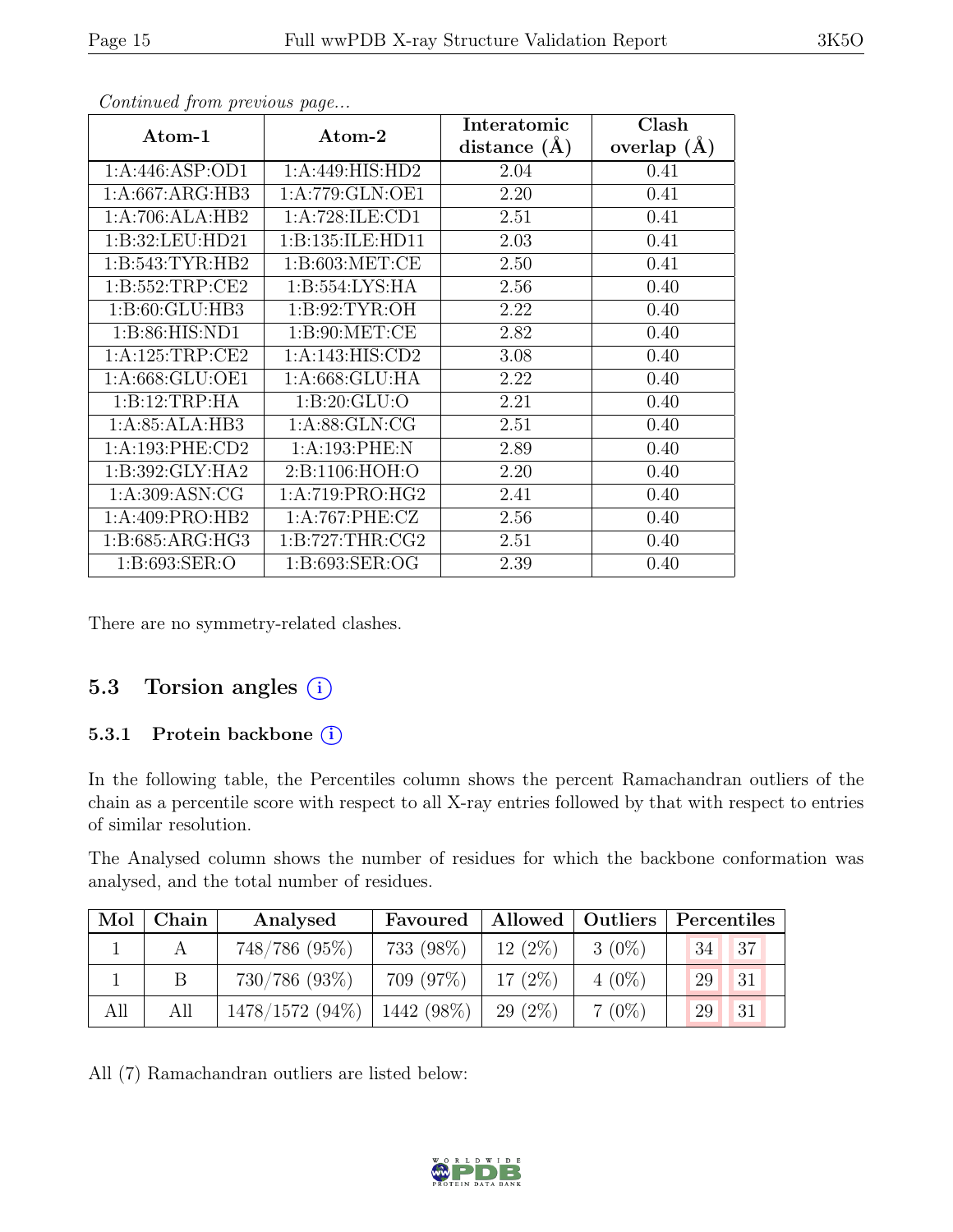| Mol | Chain | Res | <b>Type</b> |
|-----|-------|-----|-------------|
|     | В     | 693 | <b>SER</b>  |
|     |       | 698 | <b>ASN</b>  |
| 1   | В     | 122 | <b>SER</b>  |
|     | В     | 699 | <b>VAL</b>  |
| 1   |       | 122 | <b>SER</b>  |
|     |       | 414 | <b>SER</b>  |
|     |       |     | VAL.        |

#### 5.3.2 Protein sidechains (i)

In the following table, the Percentiles column shows the percent sidechain outliers of the chain as a percentile score with respect to all X-ray entries followed by that with respect to entries of similar resolution.

The Analysed column shows the number of residues for which the sidechain conformation was analysed, and the total number of residues.

| Mol | Chain        | Analysed          | Rotameric   Outliers   Percentiles |          |    |    |
|-----|--------------|-------------------|------------------------------------|----------|----|----|
|     |              | $642/672(96\%)$   | 625 $(97%)$                        | 17(3%)   | 46 | 58 |
|     | <sup>B</sup> | $629/672(94\%)$   | $602(96\%)$                        | 27(4%)   | 29 | 36 |
| All | All          | $1271/1344(95\%)$ | 1227 (96%)                         | 44 (4\%) | 36 | 46 |

All (44) residues with a non-rotameric sidechain are listed below:

| Mol            | Chain              | Res    | Type                    |
|----------------|--------------------|--------|-------------------------|
| 1              | A                  | 17     | $\overline{\text{GLN}}$ |
| $\mathbf{1}$   | $\overline{A}$     | $20\,$ | GLU                     |
| 1              | $\overline{A}$     | 95     | <b>ARG</b>              |
| 1              | $\overline{A}$     | 127    | GLU                     |
| $\mathbf 1$    | $\overline{A}$     | 148    | <b>PRO</b>              |
| $\mathbf{1}$   | $\overline{A}$     | 190    | <b>SER</b>              |
| $\mathbf{1}$   | $\overline{A}$     | 192    | <b>ASP</b>              |
| $\overline{1}$ | $\overline{A}$     | 281    | LEU                     |
| $\mathbf 1$    | $\overline{A}$     | 298    | <b>GLN</b>              |
| $\overline{1}$ | $\overline{A}$     | 455    | <b>LEU</b>              |
| 1              | $\overline{A}$     | 525    | <b>GLN</b>              |
| $\mathbf 1$    | $\overline{A}$     | 561    | GLU                     |
| $\mathbf 1$    | $\overline{A}$     | 582    | <b>GLN</b>              |
| $\mathbf{1}$   | $\overline{A}$     | 650    | <b>GLN</b>              |
| $\overline{1}$ | $\overline{A}$     | 688    | LEU                     |
| $\mathbf{1}$   | $\overline{A}$     | 707    | $\rm{ARG}$              |
| 1              | $\overline{\rm A}$ | 708    | LEU                     |

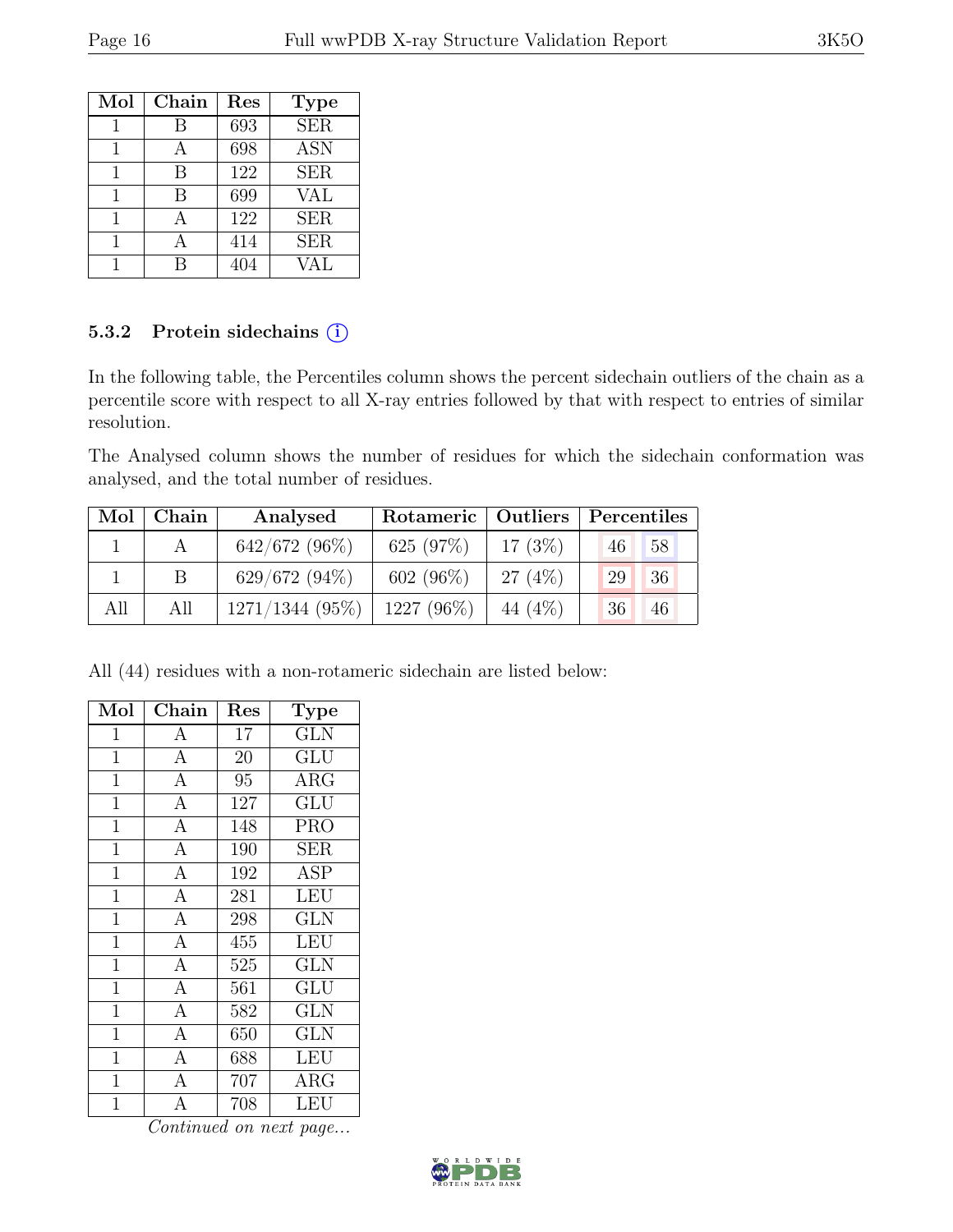| $\overline{\text{Mol}}$ | $\sum$ , $\sum$ , $\sum$ , $\sum$ , $\sum$ , $\sum$ , $\sum$ , $\sum$ , $\sum$ , $\sum$ , $\sum$ , $\sum$ , $\sum$ , $\sum$ , $\sum$<br>Chain | Res              | $F^{\alpha}$ g $\circ \cdot \cdot \cdot$<br>Type |
|-------------------------|-----------------------------------------------------------------------------------------------------------------------------------------------|------------------|--------------------------------------------------|
| $\overline{1}$          | $\overline{B}$                                                                                                                                | 116              | <b>MET</b>                                       |
| $\mathbf{1}$            | $\boldsymbol{B}$                                                                                                                              | 148              | PRO                                              |
| $\overline{1}$          | $\overline{\mathrm{B}}$                                                                                                                       | $\overline{175}$ | GLN                                              |
| $\overline{1}$          | $\overline{B}$                                                                                                                                | 268              | <b>GLN</b>                                       |
| $\overline{1}$          | $\overline{\mathrm{B}}$                                                                                                                       | 270              | $\overline{\text{LYS}}$                          |
| $\mathbf{1}$            | $\overline{\mathrm{B}}$                                                                                                                       | 289              | <b>SER</b>                                       |
| $\overline{1}$          | $\overline{\mathrm{B}}$                                                                                                                       | 298              | $\overline{\text{GLN}}$                          |
| $\overline{1}$          | $\overline{\mathbf{B}}$                                                                                                                       | 303              | GLU                                              |
| $\mathbf 1$             | $\overline{\mathrm{B}}$                                                                                                                       | 317              | ILE                                              |
| $\mathbf{1}$            | $\overline{\mathrm{B}}$                                                                                                                       | 364              | $\overline{\text{ASP}}$                          |
| $\overline{1}$          | B                                                                                                                                             | 369              | <b>SER</b>                                       |
| $\overline{1}$          | $\overline{\mathrm{B}}$                                                                                                                       | 399              | $\overline{\text{SER}}$                          |
| $\mathbf{1}$            | $\overline{\mathrm{B}}$                                                                                                                       | 407              | $\overline{\text{SER}}$                          |
| $\overline{1}$          | $\bar{\text{B}}$                                                                                                                              | 462              | GLU                                              |
| $\overline{1}$          | $\overline{\mathrm{B}}$                                                                                                                       | 490              | $\overline{\text{GLN}}$                          |
| $\overline{1}$          | $\overline{\mathrm{B}}$                                                                                                                       | 625              | <b>ASP</b>                                       |
| $\overline{1}$          | $\overline{\mathrm{B}}$                                                                                                                       | 641              | <b>TRP</b>                                       |
| $\overline{1}$          | $\overline{\mathrm{B}}$                                                                                                                       | 690              | $\rm{ARG}$                                       |
| $\mathbf{1}$            | $\boldsymbol{B}$                                                                                                                              | 697              | $\rm{ARG}$                                       |
| $\overline{1}$          | $\overline{\mathrm{B}}$                                                                                                                       | 712              | $\overline{{\rm GLU}}$                           |
| $\overline{1}$          | $\overline{\mathrm{B}}$                                                                                                                       | 719              | <b>PRO</b>                                       |
| $\overline{1}$          | $\overline{\mathrm{B}}$                                                                                                                       | 727              | <b>THR</b>                                       |
| $\mathbf{1}$            | $\overline{\mathrm{B}}$                                                                                                                       | 740              | LEU                                              |
| $\overline{1}$          | $\overline{\mathrm{B}}$                                                                                                                       | $\overline{747}$ | LEU                                              |
| $\mathbf{1}$            | B                                                                                                                                             | 762              | GLU                                              |
| $\mathbf{1}$            | $\overline{\mathrm{B}}$                                                                                                                       | 775              | LEU                                              |
| $\overline{1}$          | $\overline{\mathrm{B}}$                                                                                                                       | 777              | <b>THR</b>                                       |

Sometimes sidechains can be flipped to improve hydrogen bonding and reduce clashes. All (33) such sidechains are listed below:

| Mol          | $Chain$ | Res | <b>Type</b> |
|--------------|---------|-----|-------------|
| $\mathbf{1}$ | А       | 3   | <b>GLN</b>  |
| 1            | А       | 11  | <b>HIS</b>  |
| 1            | А       | 33  | <b>GLN</b>  |
| 1            | А       | 39  | <b>GLN</b>  |
| 1            | А       | 49  | <b>GLN</b>  |
| $\mathbf 1$  | А       | 86  | <b>HIS</b>  |
| 1            | А       | 88  | <b>GLN</b>  |
| 1            | А       | 131 | <b>HIS</b>  |
| $\mathbf 1$  | А       | 132 | <b>ASN</b>  |
| 1            | А       | 332 | ASN         |
|              |         | 449 | <b>HIS</b>  |

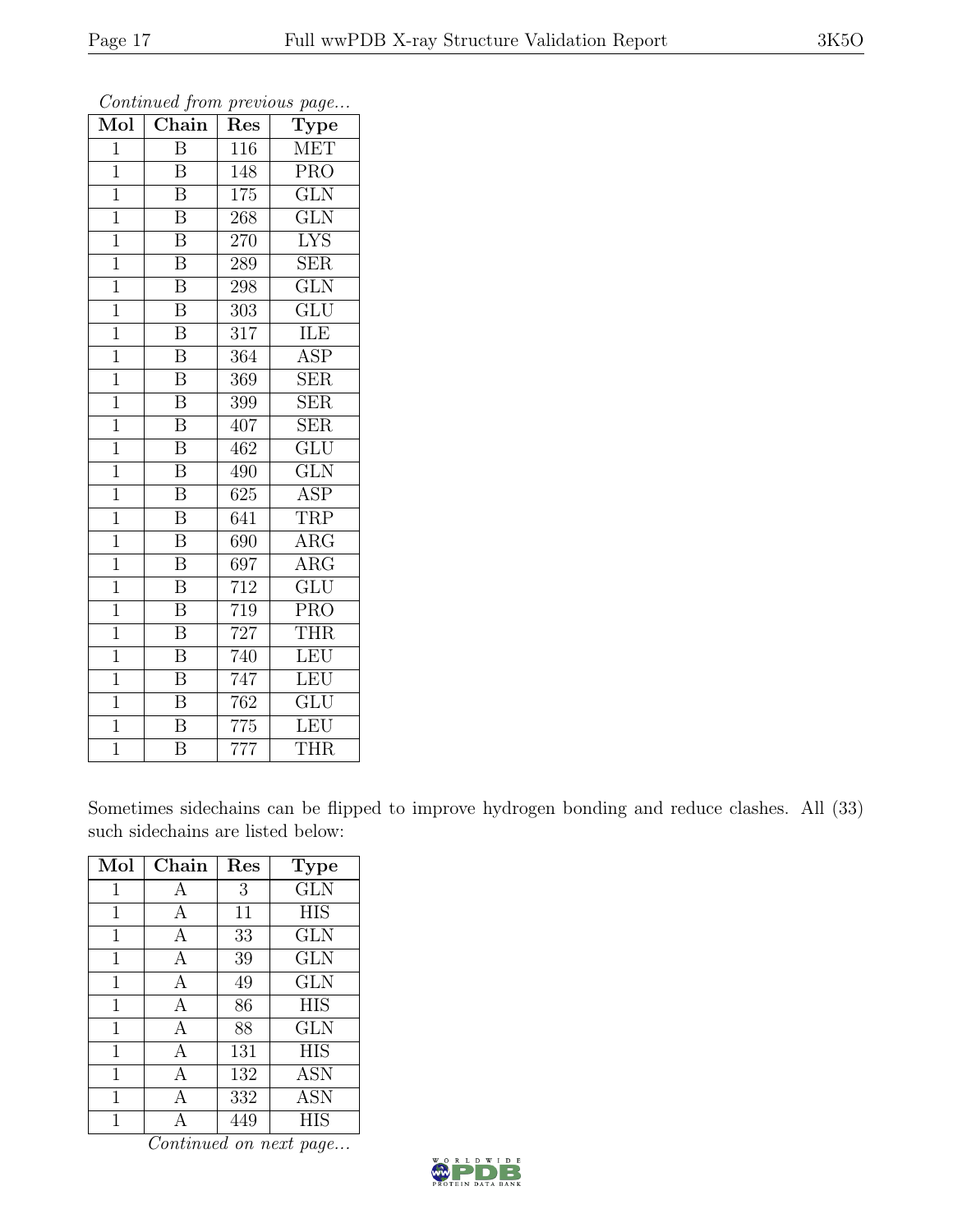| $\overline{\text{Mol}}$ | $\boldsymbol{\sigma}$<br>$\overline{\text{Chain}}$ | Res     | $\mathbf{r}$<br>$\overline{v}$<br>$\mathrm{\bar{Ty}pe}$ |
|-------------------------|----------------------------------------------------|---------|---------------------------------------------------------|
| $\mathbf{1}$            | $\overline{A}$                                     | 475     | <b>HIS</b>                                              |
| $\mathbf{1}$            | $\overline{A}$                                     | 497     | <b>ASN</b>                                              |
| $\overline{1}$          | $\overline{A}$                                     | 525     | $\overline{\text{GLN}}$                                 |
| $\overline{1}$          | $\overline{A}$                                     | $557\,$ | <b>HIS</b>                                              |
| $\overline{1}$          | $\overline{A}$                                     | 571     | $\overline{\text{GLN}}$                                 |
| $\mathbf{1}$            | $\overline{A}$                                     | 584     | <b>GLN</b>                                              |
| $\overline{1}$          | $\overline{A}$                                     | 649     | <b>GLN</b>                                              |
| $\overline{1}$          | $\overline{A}$                                     | 735     | <b>ASN</b>                                              |
| $\overline{1}$          | $\overline{A}$                                     | 756     | <b>GLN</b>                                              |
| $\mathbf{1}$            | $\overline{\mathbf{B}}$                            | 76      | $\overline{\text{GLN}}$                                 |
| $\mathbf{1}$            | $\overline{B}$                                     | 86      | <b>HIS</b>                                              |
| $\overline{1}$          | B                                                  | 91      | ASN                                                     |
| $\overline{1}$          | $\overline{B}$                                     | 137     | <b>ASN</b>                                              |
| $\mathbf{1}$            | $\, {\bf B}$                                       | $175\,$ | $\overline{\text{GLN}}$                                 |
| $\mathbf{1}$            | B                                                  | 203     | $\overline{\text{GLN}}$                                 |
| $\mathbf{1}$            | $\boldsymbol{B}$                                   | 258     | <b>HIS</b>                                              |
| $\overline{1}$          | $\overline{\mathrm{B}}$                            | 287     | <b>ASN</b>                                              |
| $\mathbf{1}$            | Β                                                  | 375     | HIS                                                     |
| $\mathbf{1}$            | B                                                  | 390     | $\overline{A}$ SN                                       |
| $\mathbf{1}$            | B                                                  | 597     | <b>HIS</b>                                              |
| $\overline{1}$          | $\overline{\mathrm{B}}$                            | 735     | <b>ASN</b>                                              |
| $\overline{1}$          | $\overline{\mathrm{B}}$                            | 756     | $\overline{\text{GLN}}$                                 |

#### $5.3.3$  RNA  $(i)$

There are no RNA molecules in this entry.

#### 5.4 Non-standard residues in protein, DNA, RNA chains (i)

There are no non-standard protein/DNA/RNA residues in this entry.

#### 5.5 Carbohydrates (i)

There are no monosaccharides in this entry.

#### 5.6 Ligand geometry  $(i)$

There are no ligands in this entry.

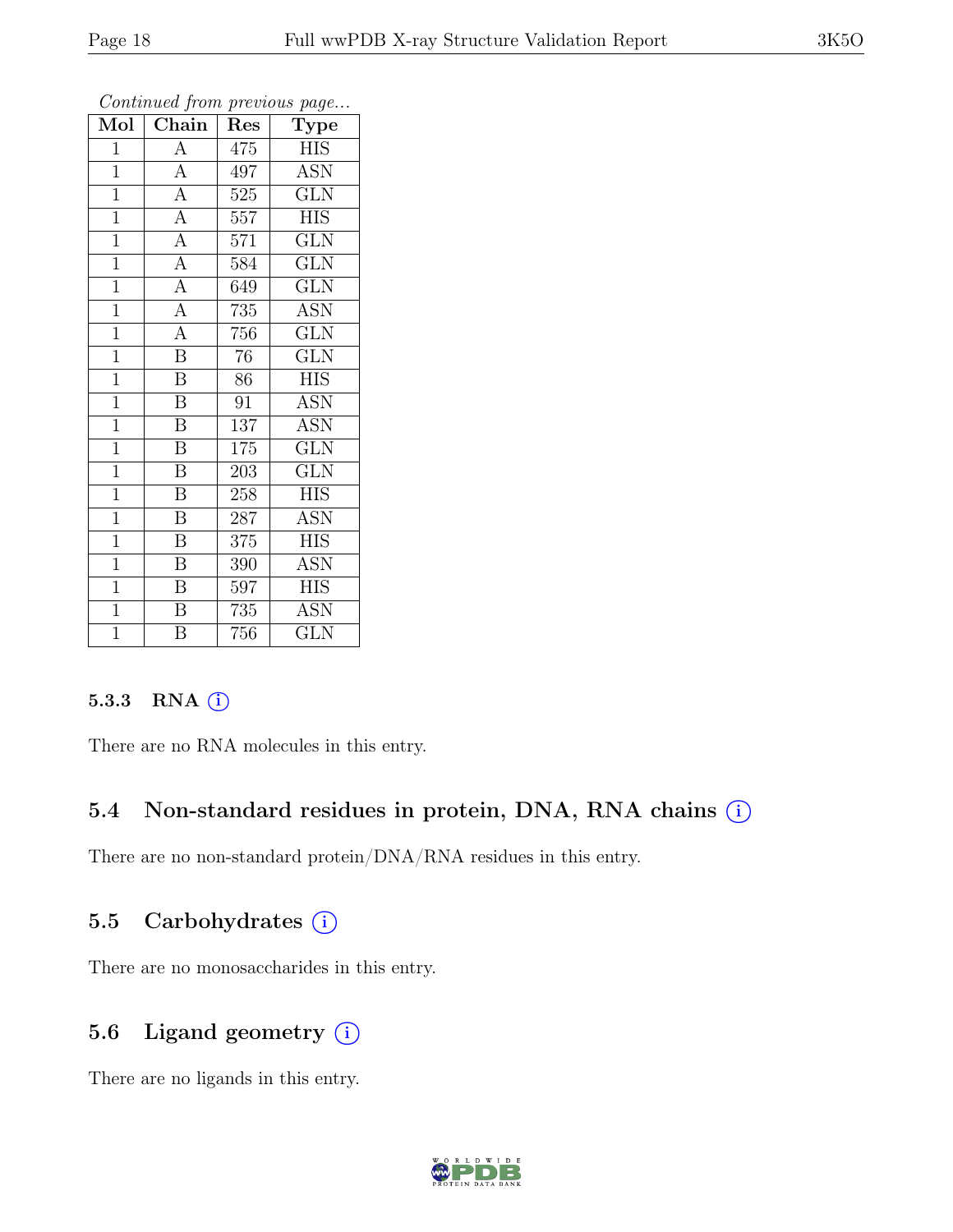## 5.7 Other polymers (i)

There are no such residues in this entry.

## 5.8 Polymer linkage issues (i)

There are no chain breaks in this entry.

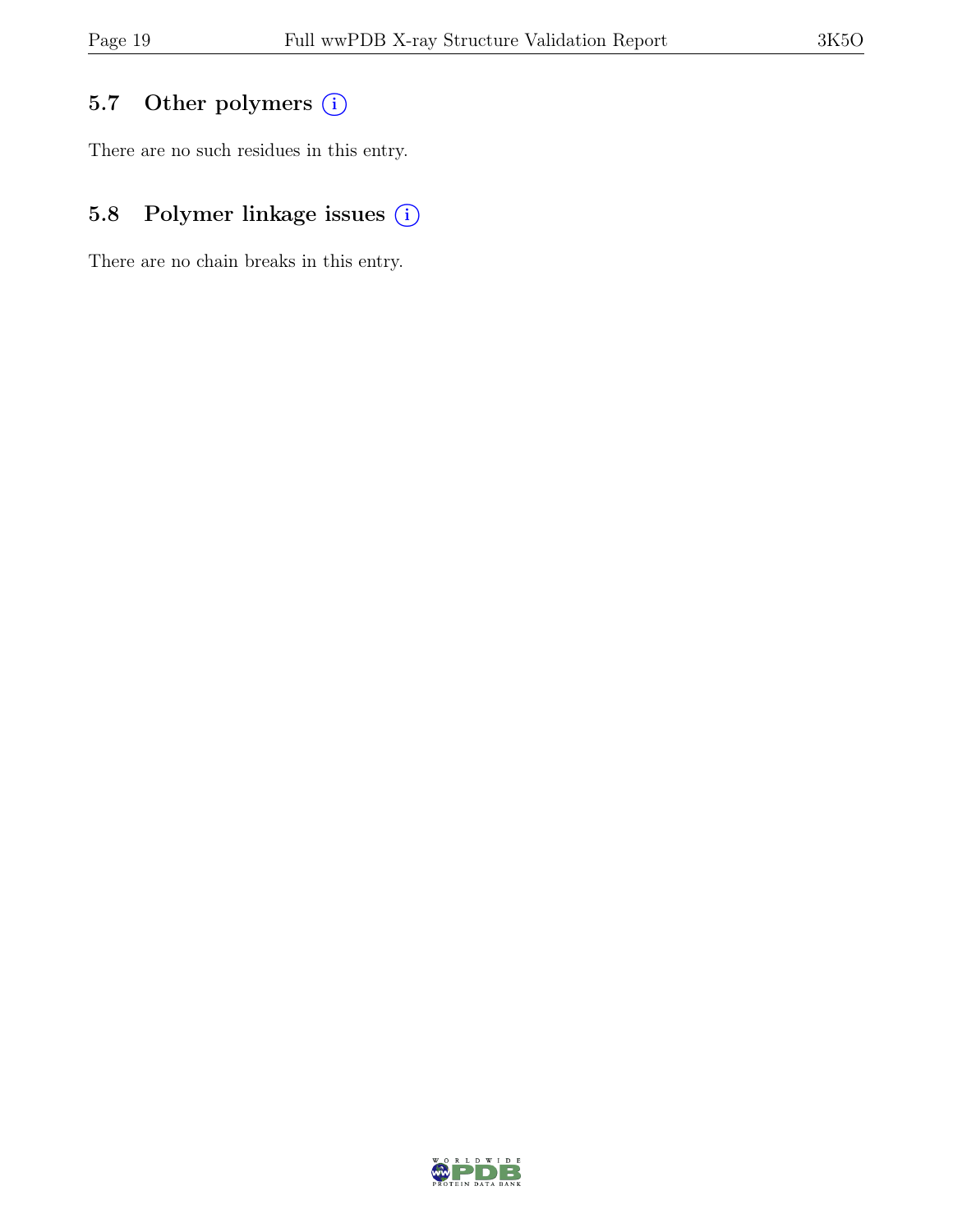# 6 Fit of model and data  $(i)$

## 6.1 Protein, DNA and RNA chains (i)

In the following table, the column labelled ' $\#\text{RSRZ}>2$ ' contains the number (and percentage) of RSRZ outliers, followed by percent RSRZ outliers for the chain as percentile scores relative to all X-ray entries and entries of similar resolution. The OWAB column contains the minimum, median,  $95<sup>th</sup>$  percentile and maximum values of the occupancy-weighted average B-factor per residue. The column labelled 'Q< 0.9' lists the number of (and percentage) of residues with an average occupancy less than 0.9.

| Mol | Chain | Analysed       | ${ <\hspace{-1.5pt} {\rm RSRZ}\hspace{-1.5pt}>}$ | $\#\text{RSRZ}\text{>2}$ |           | $\vert$ OWAB( $A^2$ ) $\vert$ | $\mid$ Q<0.9 $\mid$ |
|-----|-------|----------------|--------------------------------------------------|--------------------------|-----------|-------------------------------|---------------------|
|     |       | 758/786 (96%)  | 0.09                                             | $39(5\%)$ 28             | 26        | 18, 35, 65, 85                |                     |
|     |       | 744/786 (94%)  | 0.13                                             | 40 $(5\%)$ 25            | 24        | 17, 36, 67, 81                |                     |
| All | All   | 1502/1572(95%) | 0.11                                             | $79(5\%)$ 26             | <b>25</b> | 17, 36, 66, 85                |                     |

All (79) RSRZ outliers are listed below:

| Mol            | Chain                   | Res              | <b>Type</b>             | <b>RSRZ</b>      |
|----------------|-------------------------|------------------|-------------------------|------------------|
| $\mathbf{1}$   | B                       | 709              | ALA                     | 6.8              |
| $\mathbf{1}$   | $\boldsymbol{\rm{A}}$   | 398              | <b>ALA</b>              | $5.8\,$          |
| $\overline{1}$ | $\overline{\rm A}$      | 636              | <b>THR</b>              | 5.1              |
| $\overline{1}$ | A                       | 697              | $\rm{ARG}$              | 5.1              |
| $\overline{1}$ | $\overline{\rm A}$      | 698              | $\overline{\text{ASN}}$ | 4.9              |
| $\overline{1}$ | $\overline{\rm A}$      | 633              | $\overline{\text{GLY}}$ | 4.8              |
| $\overline{1}$ | $\boldsymbol{B}$        | 706              | <b>ALA</b>              | 4.7              |
| $\overline{1}$ | $\boldsymbol{B}$        | 291              | PHE                     | $4.\overline{7}$ |
| $\overline{1}$ | B                       | 287              | <b>ASN</b>              | 4.6              |
| $\overline{1}$ | $\overline{\mathbf{B}}$ | 641              | <b>TRP</b>              | 4.4              |
| $\overline{1}$ | $\overline{A}$          | 703              | <b>VAL</b>              | 4.3              |
| $\overline{1}$ | $\overline{\mathrm{B}}$ | 705              | $\overline{ALA}$        | 4.2              |
| $\overline{1}$ | $\overline{A}$          | 726              | $\overline{\text{GLY}}$ | 4.2              |
| $\overline{1}$ | $\overline{A}$          | 366              | <b>HIS</b>              | 4.2              |
| $\overline{1}$ | $\overline{\mathrm{B}}$ | 398              | $\overline{ALA}$        | $\overline{4.0}$ |
| $\mathbf{1}$   | B                       | 302              | <b>GLY</b>              | 3.8              |
| $\overline{1}$ | $\overline{\mathrm{B}}$ | 740              | <b>LEU</b>              | $\overline{3.8}$ |
| $\overline{1}$ | B                       | 694              | <b>GLU</b>              | $3.8\,$          |
| $\overline{1}$ | $\boldsymbol{A}$        | 607              | $\rm{ARG}$              | 3.7              |
| $\overline{1}$ | B                       | 687              | $\rm{ARG}$              | $\overline{3.7}$ |
| $\overline{1}$ | $\boldsymbol{A}$        | $\overline{7}24$ | <b>ASN</b>              | 3.7              |
| $\mathbf{1}$   | $\overline{A}$          | 289              | <b>SER</b>              | 3.6              |
| $\overline{1}$ | $\boldsymbol{B}$        | 719              | <b>PRO</b>              | $3.6\,$          |
| $\mathbf{1}$   | $\overline{\rm A}$      | 699              | VĀL                     | 3.6              |

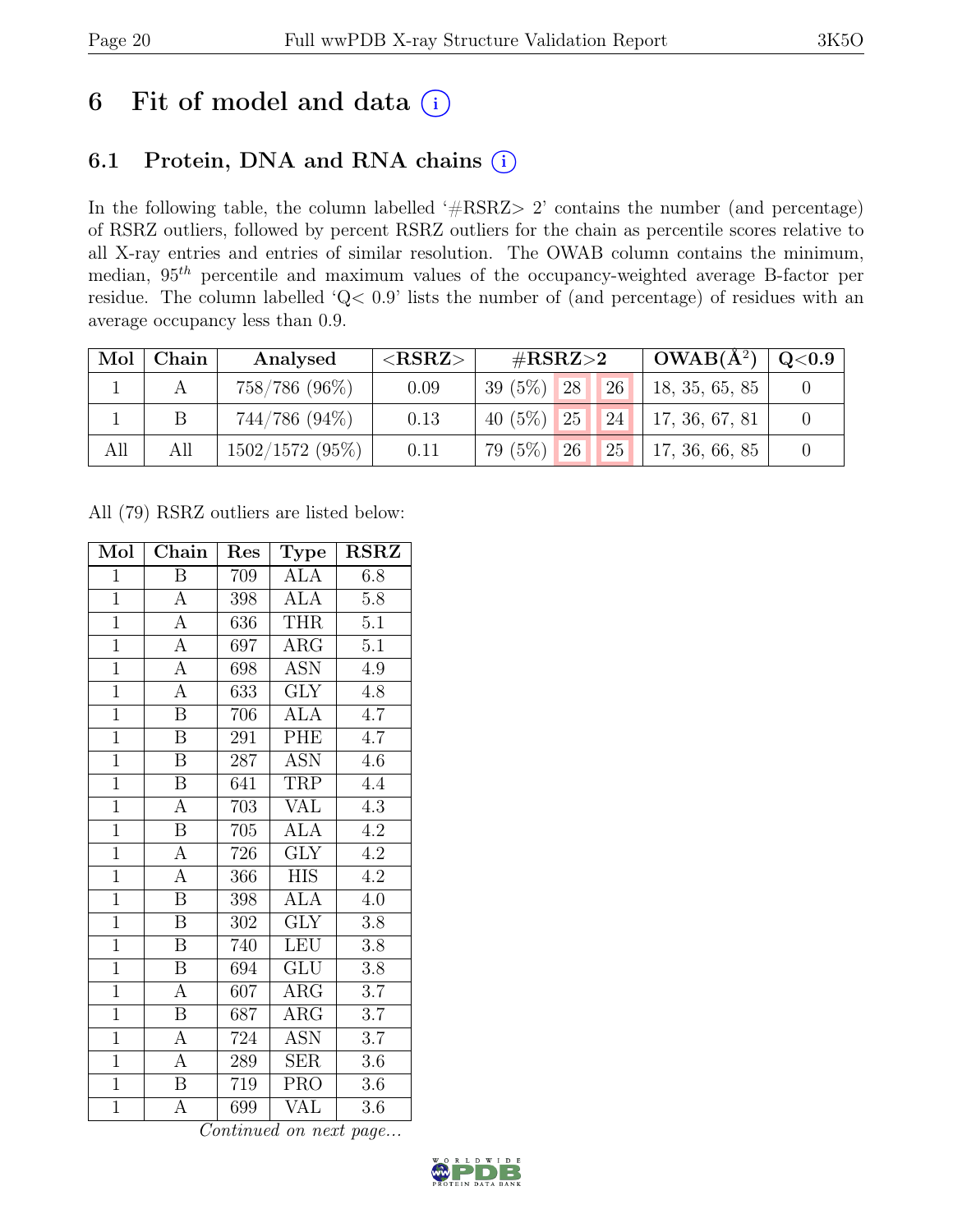| Mol            | Chain                     | Res              | Type                    | <b>RSRZ</b>      |
|----------------|---------------------------|------------------|-------------------------|------------------|
| $\mathbf{1}$   | $\overline{\rm A}$        | 720              | LEU                     | $\overline{3.6}$ |
| $\mathbf{1}$   | А                         | 687              | $\rm{ARG}$              | 3.5              |
| $\overline{1}$ | $\overline{A}$            | $6\overline{9}3$ | $\overline{\text{SER}}$ | $\overline{3.4}$ |
| $\mathbf{1}$   | $\boldsymbol{B}$          | 722              | <b>TYR</b>              | $\overline{3.4}$ |
| $\overline{1}$ | $\overline{A}$            | 694              | GLU                     | $\overline{3.4}$ |
| $\mathbf 1$    | $\overline{\rm A}$        | 291              | PHE                     | $3.3\,$          |
| $\overline{1}$ | $\overline{\mathrm{B}}$   | 606              | ILE                     | $\overline{3.3}$ |
| $\overline{1}$ | $\overline{A}$            | 690              | $\overline{\rm{ARG}}$   | $3.2\,$          |
| $\overline{1}$ | $\overline{A}$            | 717              | GLY                     | $\overline{3.2}$ |
| $\overline{1}$ | $\overline{\mathrm{B}}$   | $\overline{691}$ | <b>PRO</b>              | $\overline{3.2}$ |
| $\overline{1}$ | $\overline{A}$            | 266              | PHE                     | $\overline{3.2}$ |
| $\overline{1}$ | $\overline{A}$            | 392              | $\overline{\text{GLY}}$ | $\overline{3.2}$ |
| $\overline{1}$ | $\overline{A}$            | 641              | <b>TRP</b>              | $\overline{3.2}$ |
| $\overline{1}$ | $\overline{\mathbf{B}}$   | 605              | <b>THR</b>              | $\overline{3.1}$ |
| $\overline{1}$ | $\overline{A}$            | 290              | $\overline{\text{SER}}$ | $\overline{3.1}$ |
| $\overline{1}$ | $\overline{\rm A}$        | 692              | LEU                     | $\overline{3.1}$ |
| $\overline{1}$ | $\overline{A}$            | 634              | LEU                     | $\overline{3.1}$ |
| $\overline{1}$ | $\boldsymbol{\mathrm{B}}$ | 692              | <b>LEU</b>              | $3.\overline{1}$ |
| $\overline{1}$ | A                         | $\overline{312}$ | $\overline{\text{ASP}}$ | $3.0\,$          |
| $\overline{1}$ | $\overline{\mathbf{B}}$   | 727              | <b>THR</b>              | $3.0\,$          |
| $\mathbf{1}$   | $\overline{\mathbf{B}}$   | $258\,$          | <b>HIS</b>              | $2.9\,$          |
| $\overline{1}$ | $\overline{A}$            | 635              | $\overline{\text{GLU}}$ | $\overline{2.8}$ |
| $\mathbf{1}$   | B                         | 742              | <b>TYR</b>              | $2.\overline{8}$ |
| $\overline{1}$ | $\overline{\mathrm{B}}$   | 161              | $\overline{\rm{ARG}}$   | $\overline{2.8}$ |
| $\overline{1}$ | B                         | 685              | $\rm{ARG}$              | $\overline{2.7}$ |
| $\mathbf{1}$   | B                         | 403              | <b>TYR</b>              | 2.7              |
| $\overline{1}$ | $\overline{\mathrm{B}}$   | 703              | <b>VAL</b>              | $\overline{2.7}$ |
| $\overline{1}$ | $\boldsymbol{B}$          | 259              | <b>GLY</b>              | $2.7\,$          |
| $\overline{1}$ | $\overline{\mathrm{B}}$   | 698              | $\overline{\text{ASN}}$ | $\overline{2.7}$ |
| 1              | Β                         | 290              | <b>SER</b>              | $\overline{2.6}$ |
| $\mathbf{1}$   | B                         | 688              | LEU                     | 2.6              |
| $\mathbf{1}$   | A                         | 395              | <b>PRO</b>              | 2.6              |
| $\mathbf{1}$   | А                         | 608              | $\operatorname{GLY}$    | $2.\overline{6}$ |
| $\overline{1}$ | B                         | 399              | $\overline{\text{SER}}$ | 2.6              |
| $\mathbf{1}$   | Β                         | 317              | ILE                     | $2.6\,$          |
| $\mathbf{1}$   | А                         | 688              | <b>LEU</b>              | 2.6              |
| $\mathbf{1}$   | А                         | 691              | <b>PRO</b>              | 2.6              |
| $\overline{1}$ | А                         | 606              | ILE                     | 2.6              |
| $\mathbf{1}$   | А                         | 716              | $\overline{\rm{ARG}}$   | $2.\overline{4}$ |
| $\mathbf{1}$   | B                         | 190              | <b>SER</b>              | 2.4              |
| $\mathbf{1}$   | $\overline{\mathrm{B}}$   | 695              | TYR                     | 2.4              |
| $\mathbf{1}$   | $\bar{\text{B}}$          | 741              | <b>ASP</b>              | 2.4              |